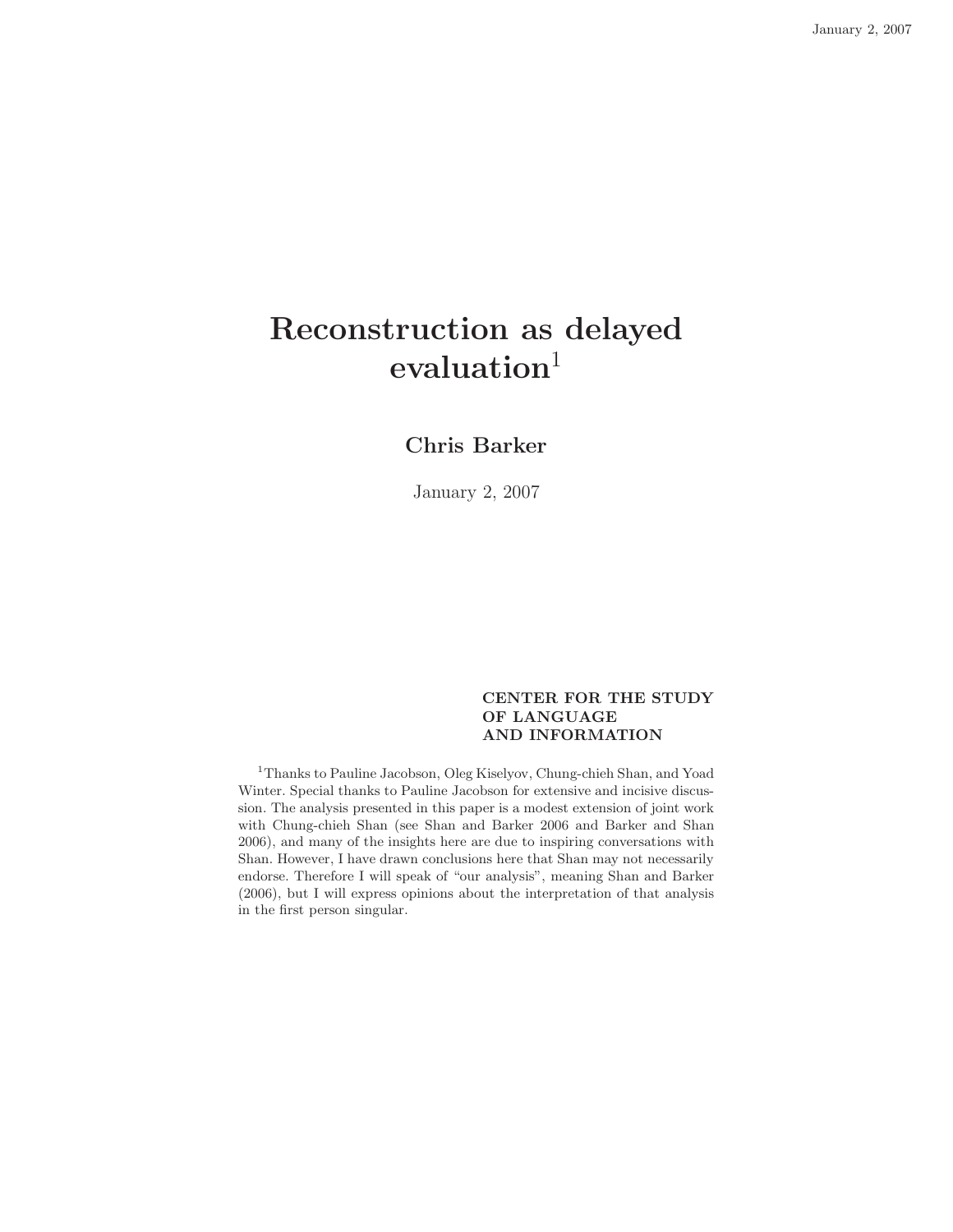### 0.1 Quantificational binding in reconstruction examples

Not all logically coherent binding relationships are possible in English, of course. For instance, in weak crossover configurations, a quantifier cannot bind a pronoun without preceding it:

| $(1)$ a. | Everyone <sub>i</sub> loves his <sub>i</sub> mother.      | $\forall x.$ loves (mother x) x                     |
|----------|-----------------------------------------------------------|-----------------------------------------------------|
|          | b. *His <sub>i</sub> mother loves everyone <sub>i</sub> . | $\forall x.\mathbf{loves}\ x\ (\mathbf{mother}\ x)$ |

In certain reconstruction configurations, however, a quantifier can bind a pronoun that linearly precedes it:

(2) [Which of his<sub>i</sub> relatives] does everyone<sub>i</sub> love  $\Box$ ?

One popular idea is that (at least part of) the bracketed wh-phrase moves ('reconstructs') into the indicated gap position before binding relationships are established:

(3) [Which  $\Box$ ] does everyone<sub>i</sub> love  $\Box$  of his<sub>i</sub> relatives]?

In the reconstructed configuration in (3), the quantificational NP everyone c-commands the pronoun in question, and the binding relationship looks perfectly ordinary. (There is a variation of this approach on which the gap contains a silent copy of the fronted wh-phrase, but we will not need to distinguish between movement versus copy reconstruction in this paper.)

On a descriptive level, my goal is to show how the system in Shan and Barker (2006), which accounts for weak crossover contrasts like (1), can handle reconstruction examples like (2) as well. I will argue that the resulting analysis has a number of empirical advantages over the direct-compositional account in Jacobson (1994, 2003).

On an explanatory level, my goal is to search for a deeper understanding of what the phenomenon of reconstruction is. Following the lead of Sternefeld (1998), Shan and Barker (2006) and Barker and Shan (2006), I will explore the idea that reconstruction is a form of delayed semantic evaluation: roughly, that the evaluation of the fronted wh-phrase is delayed until the normal evaluation of the gap position. Sternefeld (1998) implements a delay mechanism by stipulating a formal distinction between variables and metavariables. In contrast to Sternefeld's analysis, on our account, delayed evaluation falls out automatically from the independently-motivated interaction of quantification and binding.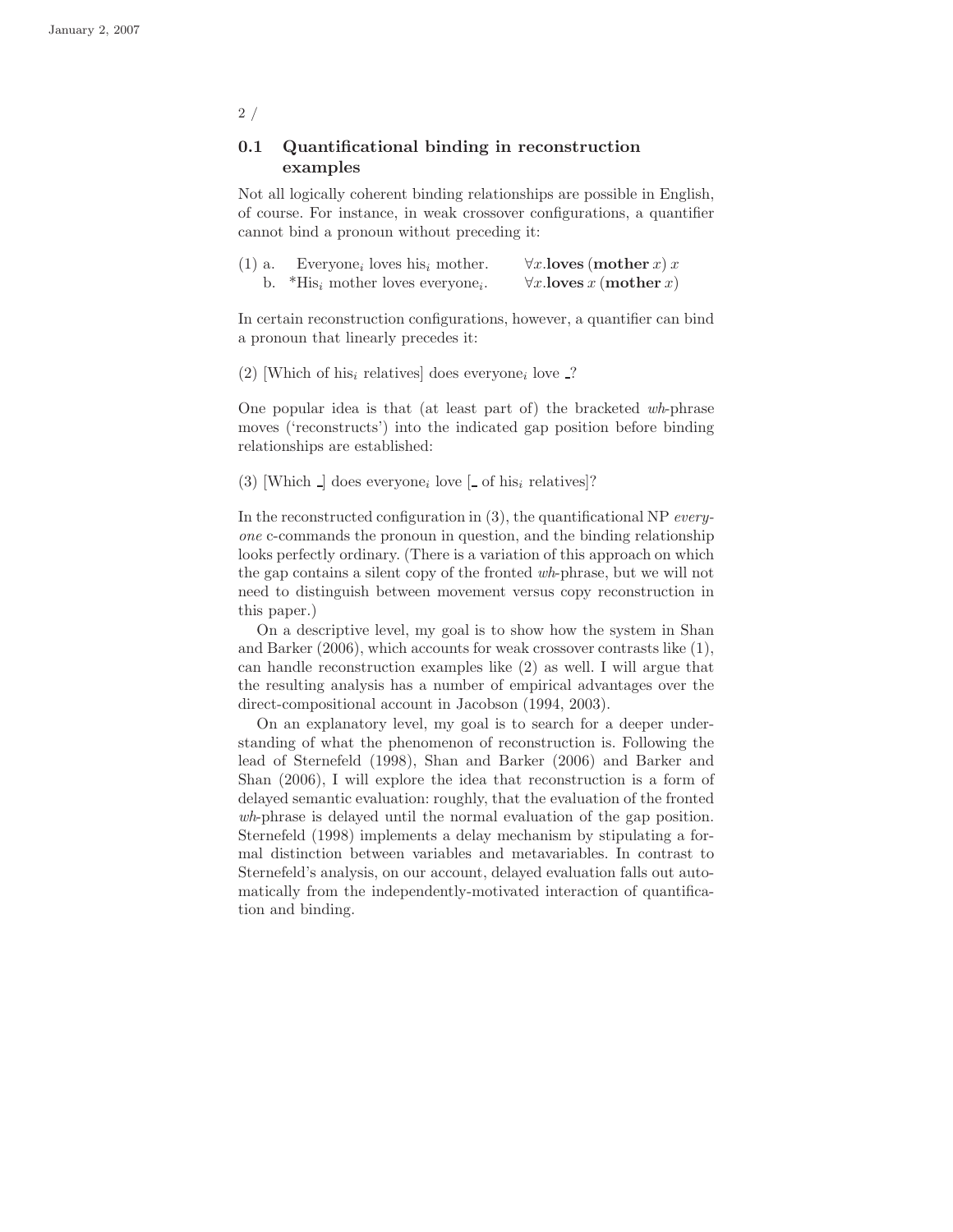#### 0.2 Four theories of reconstruction

I will briefly discuss four approaches to handling reconstruction facts. The first is classical syntactic reconstruction, on which a portion of the fronted material moves into gap position at LF, i.e., before semantic interpretation. There are many movement analyses that differ in important ways from one another (see, e.g., Heycock 1995 for a useful survey). What they all have in common that distinguishes them from the other three classes of analyses discussed here is that they make crucial use of a level of syntactic representation that is distinct from surface syntactic relationships.

The second class of analyses is a radically different approach on which the appearance of a binding relation is an illusion created by manipulating sets of functions. I will sometimes call this class of approaches 'apparent binding' accounts, or sometimes 'functionalist' accounts. Jacobson's (1994, 2003) is the most highly developed instance of this approach, and I will discuss it in some detail.

The third is an approach called 'semantic reconstruction', on which there is no syntactic movement. Instead, reconstructed pronouns are interpreted as a special type of complex variable that Sternefeld calls a pseudo-variable, so that all of the maneuvering takes place in the semantics rather than in the syntax.

The fourth approach, of course, is our own.

#### 0.2.1 So what's wrong with syntactic reconstruction?

The main objection to the classical analysis is simply "Why?": why must some material reconstruct? Certainly it would be perfectly semantically coherent to interpret a fronted wh-phrase in its syntactic position, with no binding or reconstruction effects. Why also postpone binding, since binding relationships are normally established before covert movement at LF? On our account, such questions do not arise. In fact, because reconstruction effects fall out automatically for us, it would require special stipulation to prevent them.

As a more methodological objection, syntactic reconstruction fails to be directly compositional in the sense of, e.g., Jacobson (2002). In a directly compositional system, every syntactic constituent has a welldefined semantic interpretation. This is not the case for syntactic reconstruction. In particular, on the syntactic account, a fronted wh-phrase such as which of his relatives never receives a semantic value. On our account, every syntactic constituent has a meaning.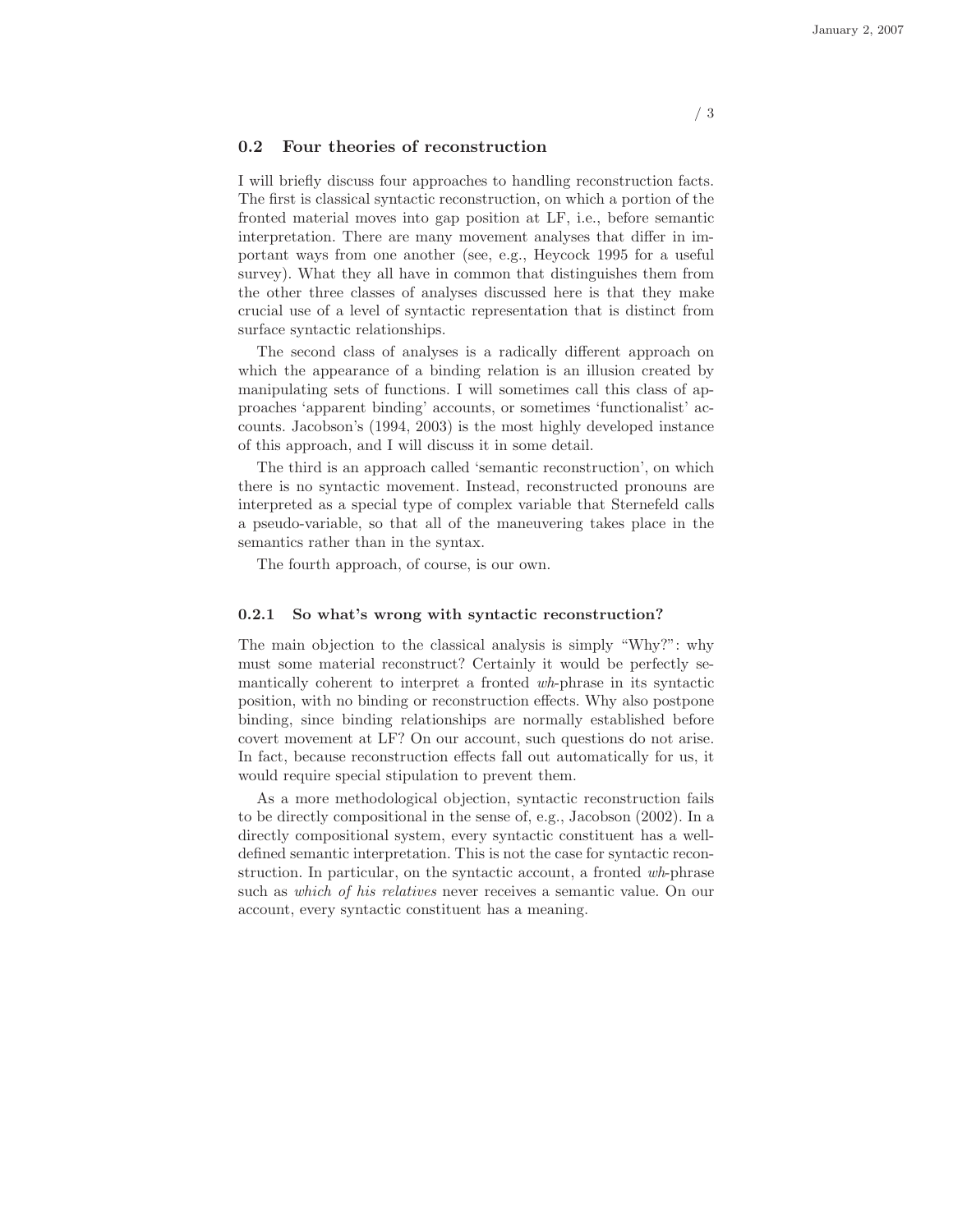#### 0.2.2 The apparent-binding strategy

Jacobson (1994, 2002), Sharvit (1999), and Winter (2004) propose that certain cases of quantificational binding depends on analyzing some NPs as denoting functions (instead of individuals or generalized quantifiers). Sharvit attributes a similar strategy to unpublished work of von Stechow from 1990; Jacobson also traces the central idea back to the analysis of functional questions of Engdahl and of Gronendijk and Stokhof.

I will compare our account in some detail to the funtionalist approach in Jacobson (1994, 2003):

(4) a. [The woman that every man loves] is [his mother]. spec. cop. b. the [relative of his] [that every man loves] NOM. MOD.

What these two constructions have in common is that a quantifier inside of a relative clause (here, every man) seems to bind a pronoun outside of the relative clause (his). Normally, relative clauses are scope islands, so these binding relationships require explanation.

Consider the nominal modifier case in (4b). On Jacobson's analysis, applying her z combinator to the denotation of loves yields an interpretation on which that every man loves denotes the set of functions f such that every man x loves fx (see Jacobson  $(2003)$ ) for technical details).

The ordinary denotation of a nominal does not have a type that allows it to combine with a set of functions, so Jacobson provides a combinator **m** such that **m**(*relative of his*) =  $\lambda f \forall x$ .**relative** x (*fx*). Roughly, m takes a relation and returns the set of functions that are subsets of that relation. In this case,  $\bf{m}$  returns the set of (partial) functions  $f$ such that for all  $x$  in the domain of  $f$ ,  $fx$  is a relative of  $x$ . (Actually, in Jacobson's system, m must be a family of operators, one for each number of pronouns participating in the apparent binding relation.)

Finally, the relative clause will combine semantically with the nominal head by means of set intersection. In the case in hand, this intersection will include all functions  $f$  such that  $f$  maps each  $x$  to a relative of x, and for every man x, x loves  $fx$ . Assuming that the only salient such function is the function that maps each man onto his mother, then the definite description as a whole will denote the mother-of function.

One remarkable property of the functionalist analysis is that there is no binding relationship between the quantifier and the pronoun. Rather, there is only the appearance of binding, brought about by equating sets of functions.

Sharvit (1999), Jacobson (2003), and Winter (2004) assume that the relative clause analysis can and should be generalized to at least some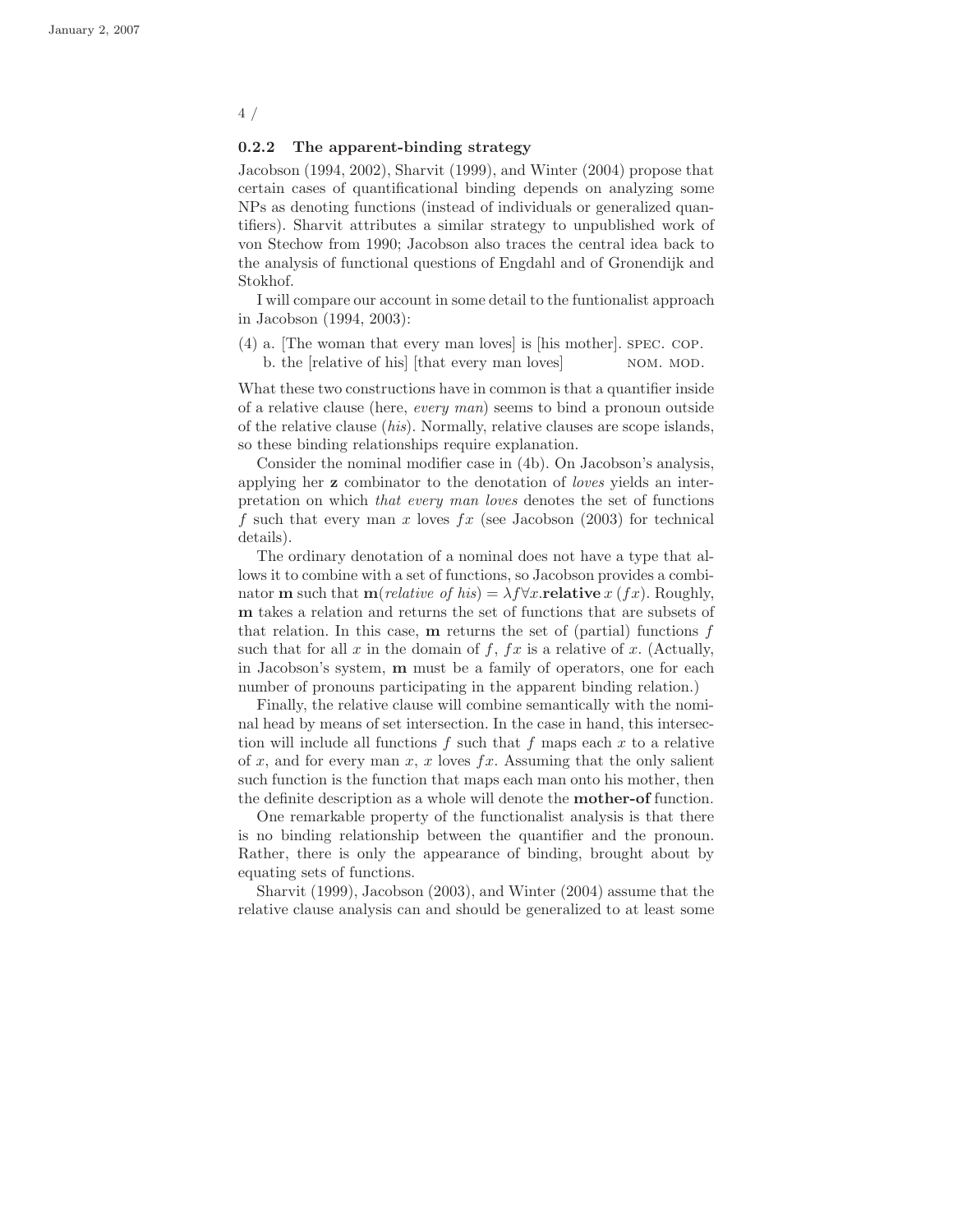fronted wh cases. Sharvit (1999) in particular argues that there are strong parallels between the empirical behavior of functional relative clauses and wh reconstruction cases; for instance, both phenomena are sensitive to weak crossover violations (see section 6.4 below). However, none of these authors provide concrete details for the reconstruction cases:

 $(5)$  a. the [relative of his] [that every man loves  $\Box$ ]

b. Which [relative of his] [does every man love ]?

Presumably the semantics for which will result in a paraphrase such as 'tell me the function f such that for all x,  $fx$  is x's relative, and every man x loves  $fx'$ .

The apparent-binding strategy as developed by Jacobson is highly similar to ours in framework, philosophy, and a number of important assumptions. Both analyses are embodied in a combinatory categorial grammar obeying strict direct compositionality, and we rely heavily on the assumption that pronouns and other elements denote identity functions, an idea explored in detail in much of Jacobson's work.

On the empirical side, however, there are at least four significant differences between the apparent-binding approach and ours.

Radical context-dependency: plumbers and kittens. Consider the following example:

(6) The person that every plumber loves most is her mother.

Since  $\mathbf{m}(person)$  returns the set of all functions whose range is included in the set of people, the prediction is that (6) will be true only if the mother function maps each plumber onto a person. So far so good. But the semantics of  **also guarantees that**  $(6)$  **will be true only if** every mother is a person. The reason is that a function  $f$  only gets into the set returned by the **m** operator if f maps every object x in its domain into the set of people, whether x is a plumber or not. But of course all sorts of creatures have mothers; after all, (6) can be true at the same time that the cat that every kitten loves most is her mother. The fact is, when evaluating (6), we need to limit our attention to how the functions involved behave when applied to plumbers, and kittens should be completely ignored. But this restriction is not guaranteed by the truth conditions of the functionalist analysis.

Perhaps the context restricts the mother function to the domain of plumbers (or kittens) on a per-use basis. One way to do this would be to assume that uses of pronouns routinely contribute domain restrictions, as Jacobson has proposed in other work relating to contrastive focus on pronouns. Then (6) will be appropriately used in a context in which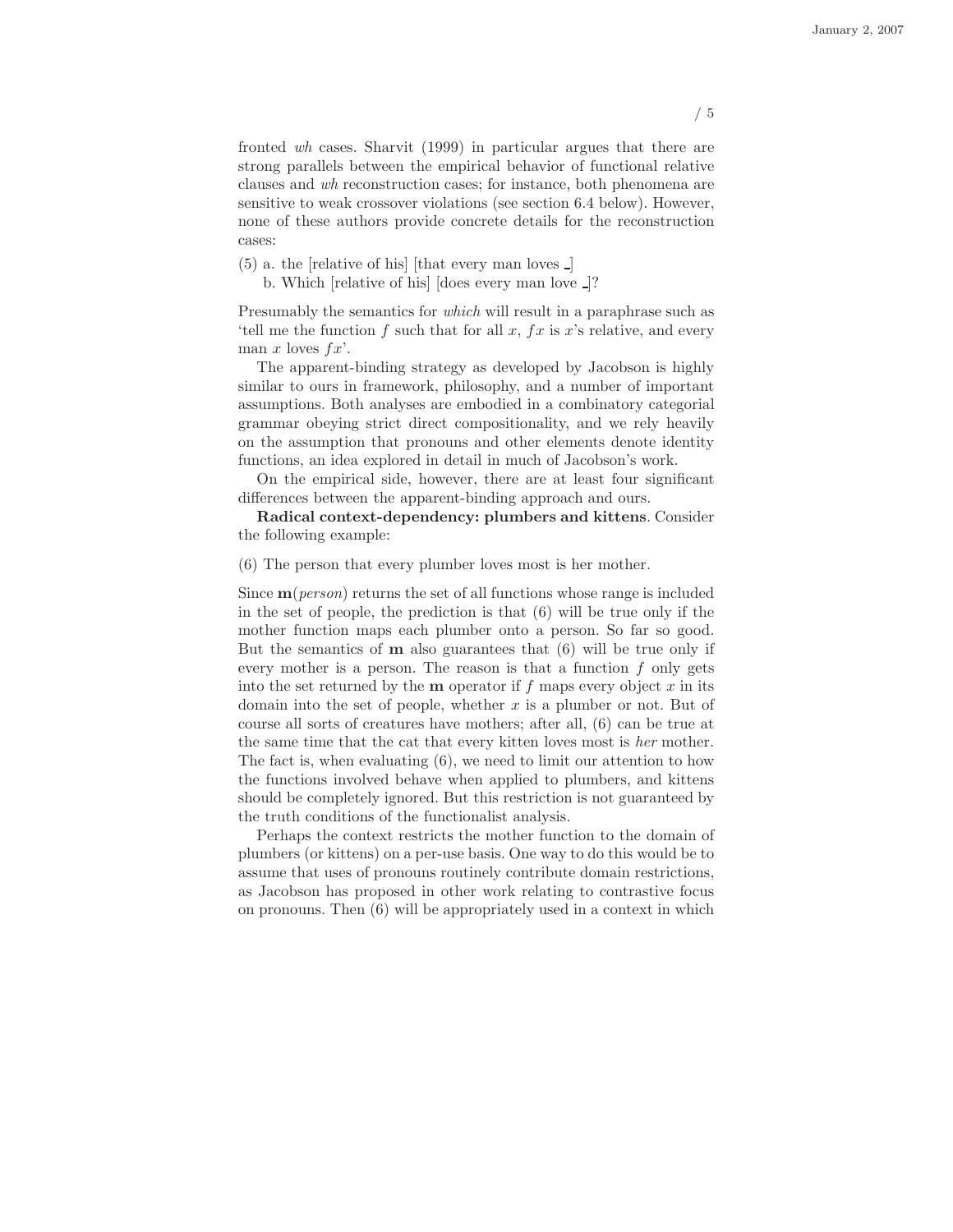her is a partial function defined only on female plumbers. The problem, as pointed out by Dimitriadis (2002), is that figuring out the domain restriction for a pronoun depends on distant semantic material in an arguably non-compositional way.

Spurious readings. The following examples are based on observations that Jacobson (personal communication) attributes to Heycock (personal communication):

(7) a. Which woman [that he loves] [does every man respect]? b. Which woman [that he loves] [does John respect]?

On Jacobson's account, the (appearance of a) bound reading for (7a) arises by application of  **to that he loves, where**  $**m**(that he loves)$  $= \lambda f \forall x.\mathbf{loves}(fx)x$  (see the discussion in Jacobson (2003) after her example  $(28)$ ). This shift allows that he loves to denote a set of functions suitable for intersecting with the set of functions denoted by (the functional reading of) does every man respect. But the fact that every man is quantificational plays no role in constructing the functional reading: all that is required is application of z to respect. Consequently, does John respect will also have a functional interpretation, namely,  $\lambda f$ .respects $(f \mathbf{j})$ . The prediction is that (7b) should have an analysis such that *his mother* is a true answer only if every man loves his mother. But (7b) has no such reading.

Evidently, m should not be allowed to apply freely, but needs to be triggered by the presence of some overt quantifier elsewhere in the sentence. The main claim of the apparent-binding approach is that there is no formal link between the quantifier and the pronoun it seems to bind; but what examples like (7) show is that eliminating the formal link gives rise to spurious readings. Because our account does not rely on the m operator, these spurious readings do not arise.

Undergeneration: outbound binding. A third empirical problem involves cases in which the fronted wh-phrase contains a quantifier, rather than a pronoun.

- $(8)$  a. [Which of every applicant<sub>i</sub>'s scores] did someone forget to record in his<sub>i</sub> file? (Engdahl)
	- b. ...we summarize [what part of each model<sub>i</sub>] is critical for producing its<sub>i</sub> fundamental behavior
	- c. We're trying to find out [which aspect of each wine<sub>i</sub>] has the strongest effect on its<sub>i</sub> quality.

I will call examples like (8), in which it is a quantifier that needs to be reconstructed, outbound binding. Outbound binding is unexpected

#### 6 /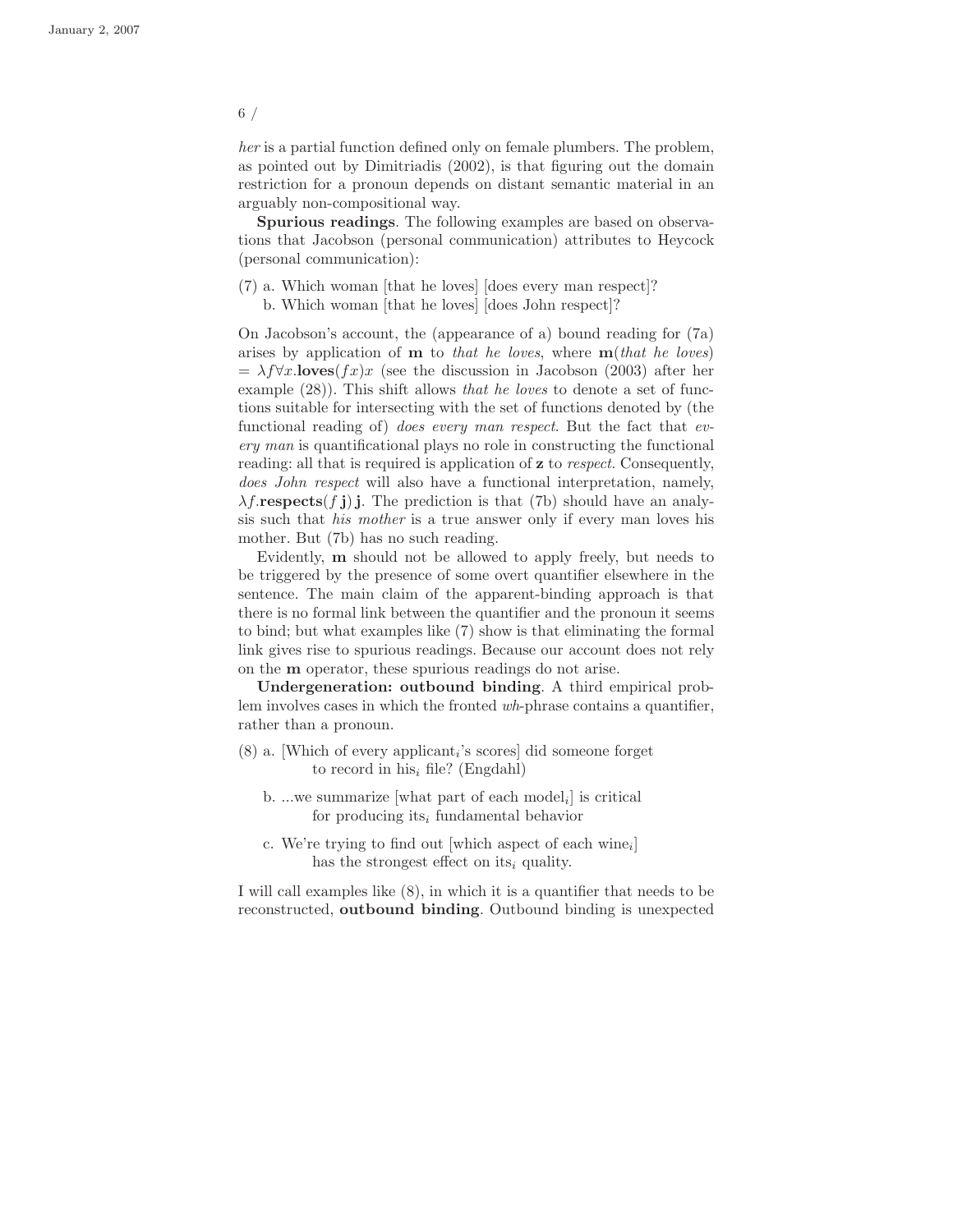on the apparent-binding account. The problem is that there is no obvious way to shift of every applicant's scores to a set of functions. The reason is that there is no gap or pronoun to get the functional interpretation started, as there was in the relative clause case, so m does not apply. I return to outbound binding in section 6.3 below.

How-many questions. Finally, the extension of the analysis in Jacobson (2003) sketched above does not give an appropriate semantics for other types of questions:

(9) How many [relatives of his] [does every man love]?

Assume the men are John and Bill, who each love their parents, and no one else. Then  $\mathbf{m}(relatives \text{ of his})$  will yield the following set of functions:

| $f_1(j) = \mathbf{mom}(j)$ | $f_1(\mathbf{b}) = \mathbf{mom}(\mathbf{b})$ |
|----------------------------|----------------------------------------------|
| $f_2(j) = \text{mom}(j)$   | $f_2(\mathbf{b}) = \mathbf{dad}(\mathbf{b})$ |
| $f_3(j) = \text{dad}(j)$   | $f_3(b) = \text{mom}(b)$                     |
| $f_4(j) = \text{dad}(j)$   | $f_4(\mathbf{b}) = \mathbf{dad}(\mathbf{b})$ |

Since there are four functions, the simple-minded version of *how many* will incorrectly predict that *four* ought to be a true answer in the situation described. (The situation is more complex if we allow nonatomic entities in the range of the functions, but the answers still come out wrong.)

The problem is that we don't want a count of functions, we want a function from individuals to counts: for each individual  $x$ , the number of  $x$ 's relatives that are loved by  $x$ .

Interestingly, there is an apparent-binding analysis that constructs exactly the right sort of function. Winter (2004) approach is dual to Jacobson's: Jacobson starts with the functional meaning that her theory assigns to the relative clause and shifts the nominal head (via her m) so that it matches in type. Winter shifts instead the functional relative clause meaning (via his operator RG) into a function from individuals to sets (for instance, mapping each man onto the set of things he loves). As far as I can see, however, Winter's analysis shares (some version of) the other three empirical challenges with Jacobson's account.

These four empirical issues (the plumber problem, spurious readings, outbound binding, and how-many questions) motivate considering an alternative analysis of reconstruction. We provide such an account below, without needing an operator like **m** or **RG** (nor any operator specific to handling reconstruction). The result will be an analysis on which the apparent binding between the quantifier and the pronoun is genuine binding.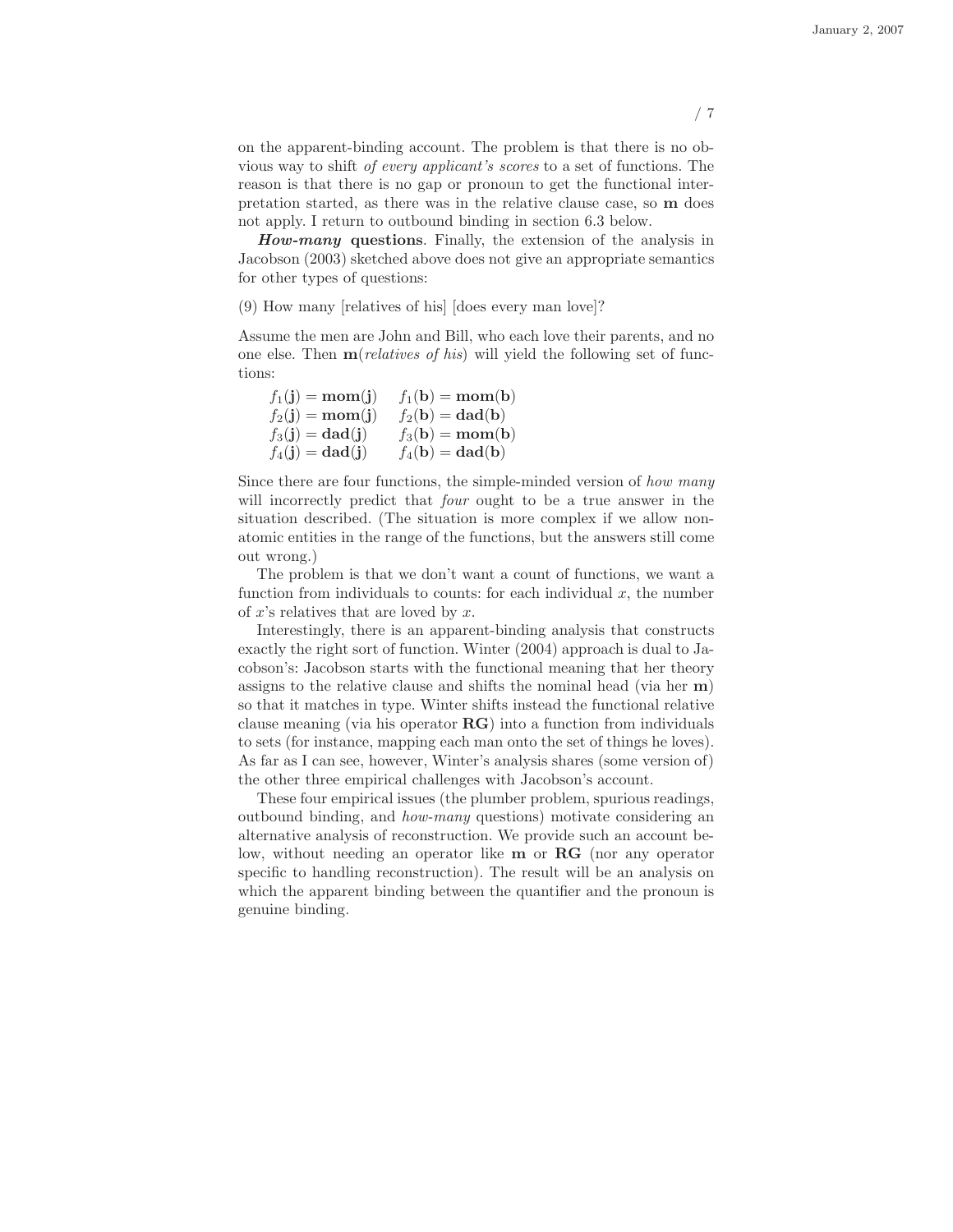#### 0.2.3 Semantic reconstruction

Several authors have suggested that reconstruction is primarily semantic in nature rather than syntactic. Versions of this idea are due to Cresti (1995:85), Rullman (1995:174), and Sternefeld (1998). There is a relevant discussion in Romero (1998:82); von Stechow (1998) traces the idea back to a 1979 Bennet paper (no longer available from IULC), and relates it to the notion of dynamic binding as discussed, e.g., in Chierchia (1992). The basic idea is that syntactic displacement and its reconstruction is the same sort of syntactic reconstruction that characterizes beta-reduction in the lambda-calculus.

- (10) a. Himself, everyone loves .
	- b.  $(\lambda x \forall y.\textbf{loves } y x)(\text{himself}_y)$
	- c.  $\forall y.\textbf{loves } y \text{ himself}_y$

This example, and (11) below, are adapted from Sternefeld (1998). Though only marginally grammatical in English, translations of (10a) are better in other languages, including German.

Asserting a semantic equivalence between (10b) and (10c) captures the relationship between the surface position of the displaced constituent and its role in the semantic interpretation. Unfortunately, the reduction is not valid, since the variable  $y$  associated with himself comes to be bound by *everyone*. To see that this is not valid, note that (10b) is  $\alpha$ -equivalent (and thus semantically equivalent) to  $(\lambda x.\forall z.\mathbf{loves}\ z\ x)(\text{himself}_y),$  which does not lead to the desired result.

Sternefeld shows how a more sophisticated approach can provide the desired effect without violating any of the rules of the lambda calculus.

(11) a.  $\lambda g.(\lambda Y.\forall x.\mathbf{loves}\,(Yg[x/1])\,x)\overline{\big(\lambda g.g(1))\,}$ b.  $\lambda g.\forall x.\mathbf{loves}\left(g[x/1](1)\right)x$ 

Sternefeld assumes that sentences denote sets of assignment functions (as in many dynamic frameworks). If pronouns can denote functions from assignment functions to entities, as in the boxed expression  $\lambda q.q(1)$ , then the computation of (11b) from (11a) is perfectly valid according to the rules of the lambda calculus. Sternefeld calls denotations such as  $\lambda q.g(1)$  'pseudo variables', precisely because they are able to evade the normal rules of variable capture.

The way that pseudo-variables achieve delayed evaluation is by separating the process of evaluating a variable into two stages: in the first (outermost) stage, compute the appropriate assignment function. In the second, later (innermost) stage, apply the assignment function to the variable (index). Thus at the expense of adding a layer of indirection to the interpretation of (only some!) pronouns, we have a strategy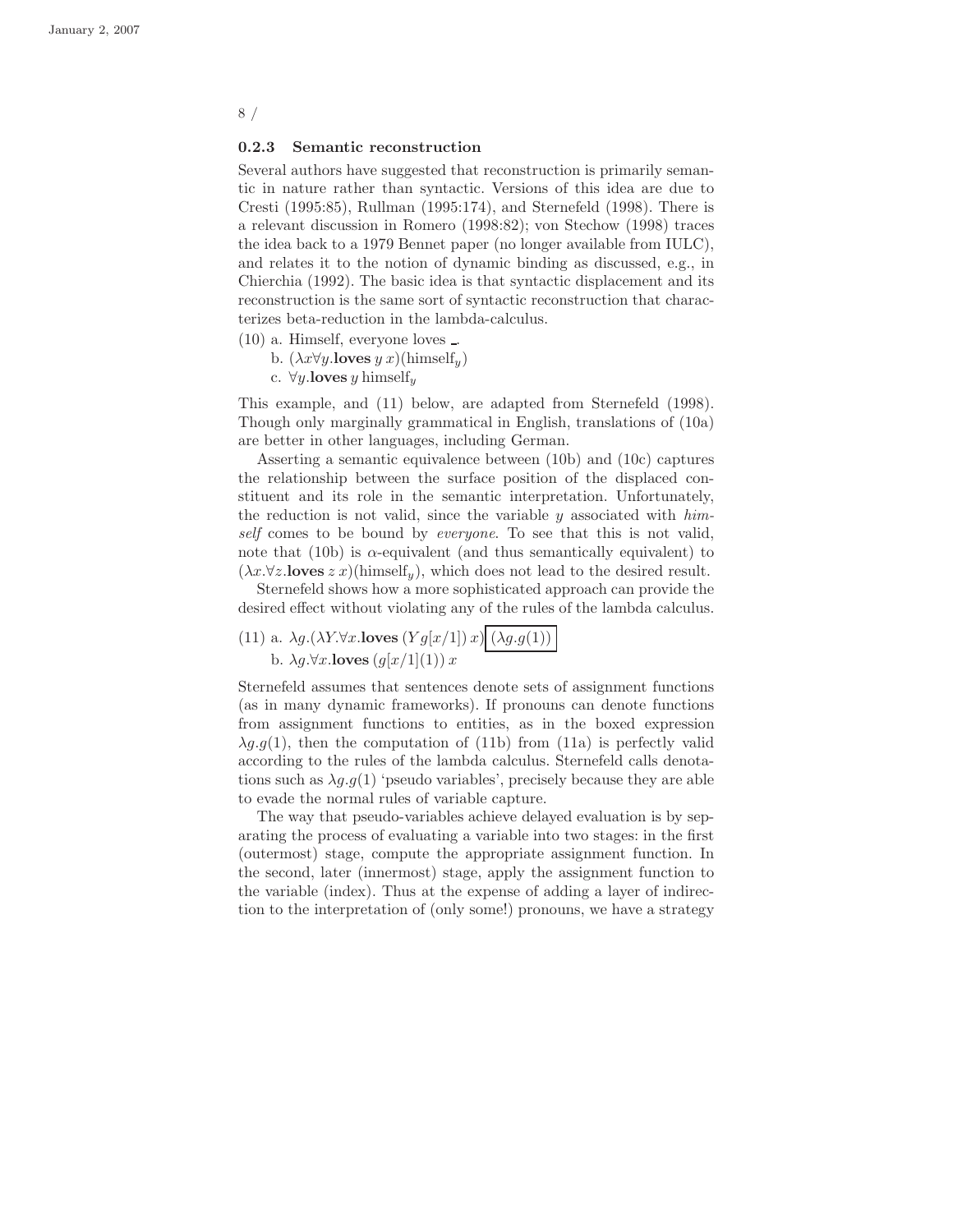for handling reconstruction semantically rather than syntactically.

The problem is that giving pseudo-variables free rein would provide a way for quantifiers to bind any pronoun that they take scope over. In other words, the difference between reconstruction situations in which binding is ok, and (for example) weak crossover situations in which binding is not ok, would become a matter of stipulation governing access to pseudo-variables. In addition, it is not clear how Sternefeld's analysis could be extended to cover outbound anaphora.

#### 0.2.4 The continuation-based approach

Unlike the syntactic account, the system in Shan and Barker (2006) is directly compositional: it does not rely on movement, or copying, or any sort of LF. However, unlike Jacobson's functionalist account, we do not have any trouble ignoring kittens, nor do we generate the spurious readings due to overapplication of m. We do correctly generate outbound readings, and how-many questions do not pose any problem. In addition, on our direct compositional account, there is a bone fide binding relationship between the quantifier and the pronoun.

Like Sternefeld, we achieve delayed evaluation by assigning some uses of pronouns to categories with higher semantic types. Unlike Sternefeld, the availability of these more complex categories arises from typeshifting operators that are independently motivated in order to handle simple quantificational and binding, without any stipulation specific to reconstruction.

#### 0.3 A general theory of scope and binding

This section presents the theory of scope and binding developed in Shan and Barker (2006). This theory was constructed without any consideration of either weak crossover or reconstruction examples. Nevertheless, we shall see that it automatically accounts for weak crossover contrasts like that in (1) as well as a range of reconstruction examples like that in (2).

The grammar is an ordinary combinatory categorial grammar in the style of Szabolcsi (e.g., 1992), Jacobson (e.g., 1999), Steedman (e.g., 2000), and others. As usual, for any categories A and B, the default mode of combination provides categories 'A/B' (an A missing a B to its right) and 'B\A' (an A missing a B to its left).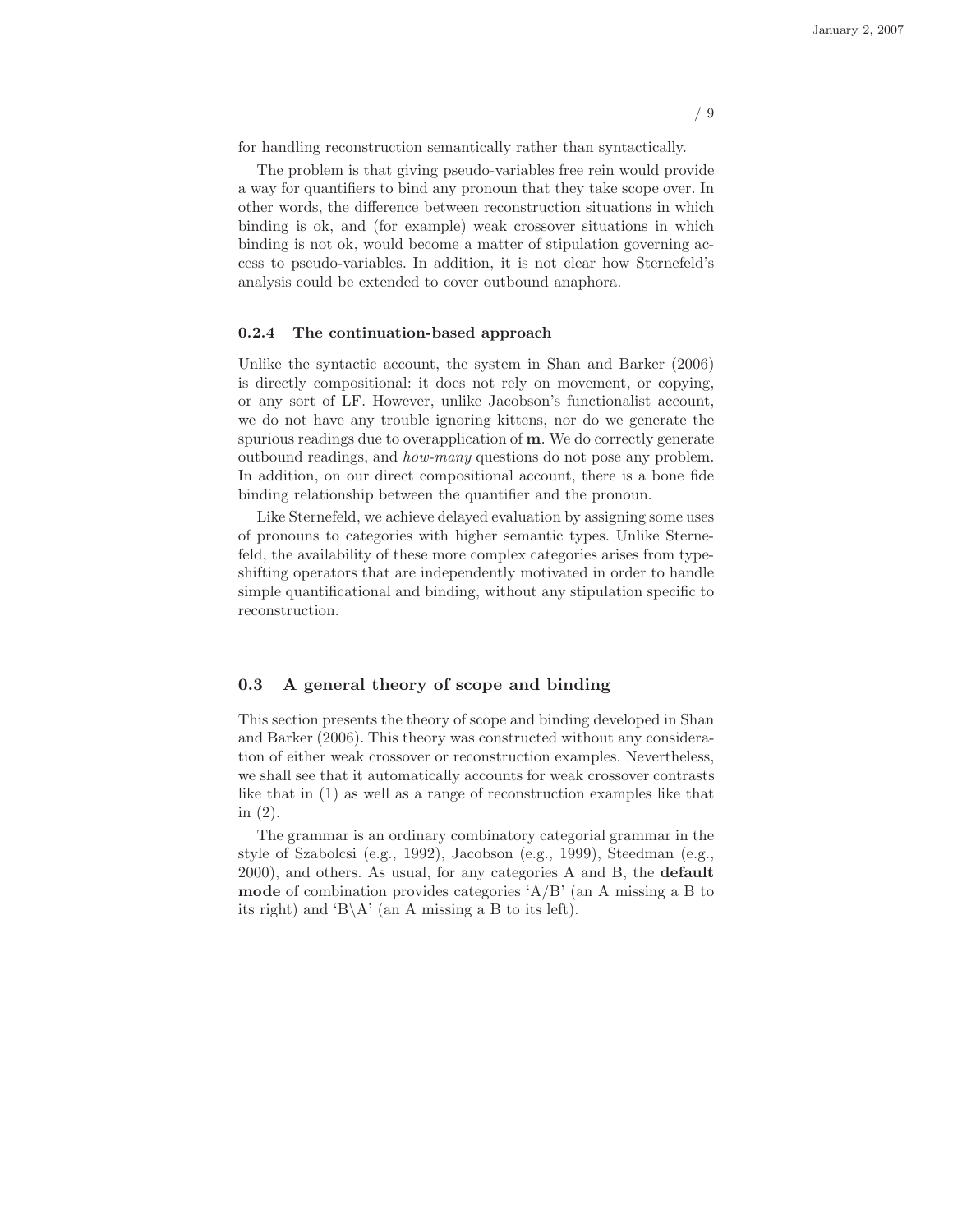(12) Syntax Semantics

| $A/B$ $B \Rightarrow A$                | f $x \Rightarrow fx$ |
|----------------------------------------|----------------------|
| <b>B</b> $B \setminus A \Rightarrow A$ | x $f \Rightarrow fx$ |

As usual, syntactic combination is a cancellation operation in which the bolded occurrences of the category B must match. The corresponding semantic operation is functional application, where the expression in the slashed category denotes a function  $f$  and the expression in the category  $B$  denotes an argument  $x$ .

In addition to the default mode, there is a second mode of combination. For any categories A and B, the continuation mode provides additional categories 'A $\beta$ B' (an A missing a B where the B surrounds the A) and 'B $\A$ ' (an A missing a B somewhere inside of it).<sup>1</sup>

As a matter of notation, instead of using the ordinary ('linear') form of a category such as  $C/(A\setminus B)$ , I will usually display the category in the form of a *tower*, thus:  $\frac{\text{C} \parallel \text{B}}{4}$ A . At times below, however, I will revert to the linear notation according to the needs of the discussion at hand. In tandem on the semantics side, I define the stacked expression  $g[$  $\boldsymbol{x}$ - to be notation for the linear algebraic expression  $\lambda \kappa. g(\kappa x)$ .

One advantage of the tower notation is that it reveals how combination in the presence of continuations is a form of cancellation:

(13) Syntax Semantics

| $C$   D<br>A/B | $\frac{D   E}{\longrightarrow} \frac{C   E}{\longrightarrow}$<br>$\overline{B}$ | $g[\ ] \qquad h[\ ] \qquad g[h[\ ]]$                         | $\overline{x}$                               | $f_x$ |
|----------------|---------------------------------------------------------------------------------|--------------------------------------------------------------|----------------------------------------------|-------|
| $\overline{B}$ | $C$ $D$ $D$ $E$ $C$ $E$<br>$\overline{\mathbf{B}\backslash\mathrm{A}}$ -        | A $\overline{x}$ $\overline{f}$ $\Rightarrow$ $\overline{f}$ | $g[$ $h[$ $\rightarrow$ $g[h[$ $\rightarrow$ |       |

Once again, bolded categories must match in order to cancel. In the corresponding semantic operation, 'g[]' is an expression g containing a

<sup>&</sup>lt;sup>1</sup>Any category of the form  $B\$ A is a CONTINUATION; see Barker 2002 for motivation for the relevance of continuations in natural language semantics. Emmon Bach tells me that he used a double slash with a somewhat similar meaning, but he couldn't remember where, and I haven't been able to track down this use. Barker and Shan (2006) discuss the continuation mode within the framework of multi-modal Type Logical Grammar.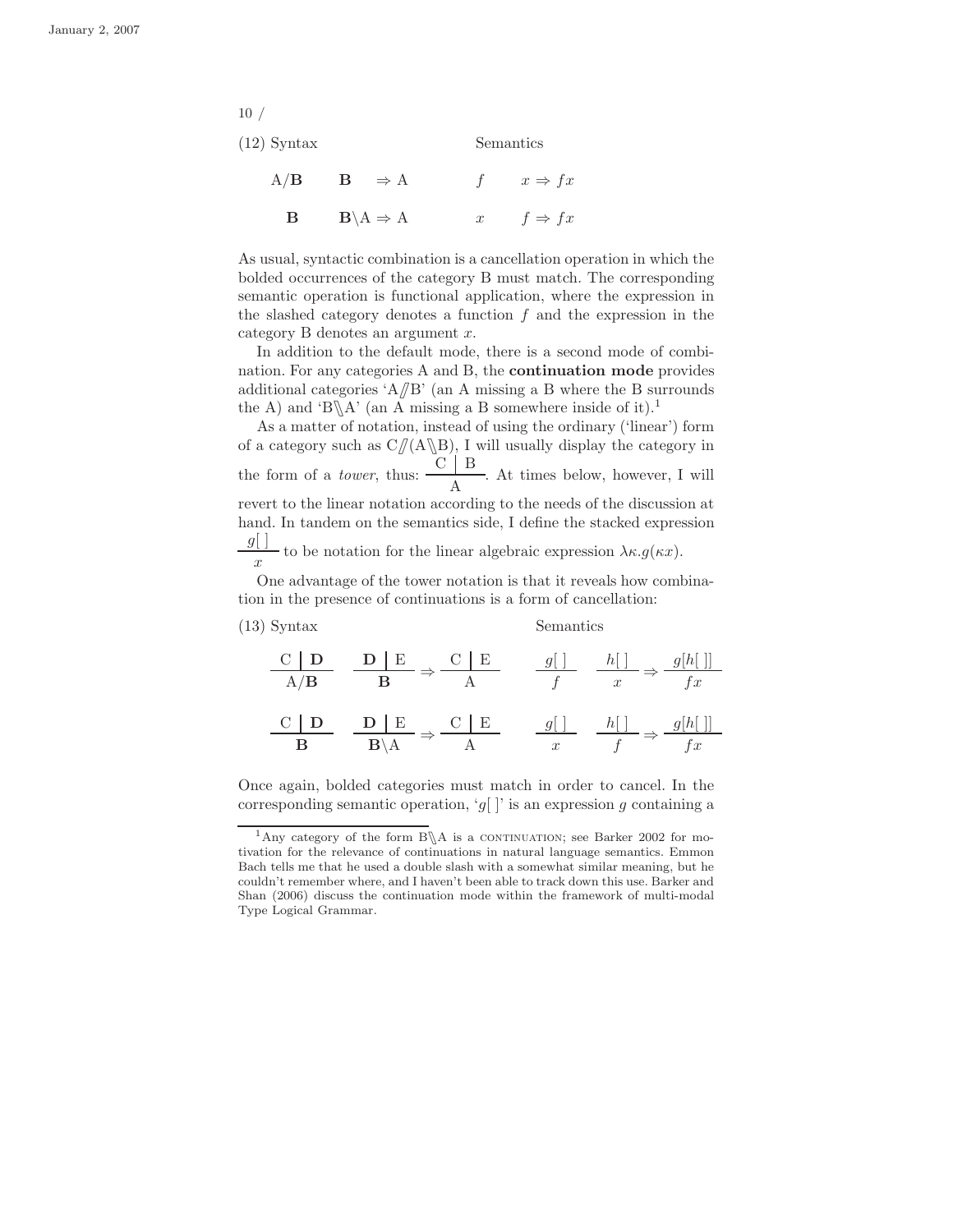distinguished position somewhere within it, such that  $g[x]$  is g with x inserted into that distinguished position.<sup>2</sup>

#### 0.3.1 Quantification and scope

We will need two type-shifting operators to provide a general scopetaking mechanism: Lift and Lower.

Lift is an essential type-shifting operator familiar from Partee and Rooth (1983) and much subsequent work. (Indeed, Sternefeld's pseudovariables are nothing more than Lifted variables.)

$$
Lift: \begin{array}{|c|c|c|c|}\n\hline\nA:x & \Rightarrow & \xrightarrow{X & X & \dots & \boxed{)} \\
\hline\nA & x & \dots & x & \dots & x\n\end{array}
$$

This rule says that if some expression is a member of category A and has semantic value  $x$ , then that expression is also a member of the category  $\frac{X \mid X}{\lambda}$  $\frac{1}{A}$  (in linear notation,  $X/(A\mathbb{X})$ ) with semantic value  $[ \ ]$  $\frac{1}{x}$  (in linear notation,  $\lambda \kappa \kappa x$ ).

Just as in Partee and Rooth, Lift allows expressions without any quantificational force of their own to participate in derivations with proper quantifiers. For instance, given lexical entries as follows,

(14) a. someone 
$$
\frac{S | S}{NP} : \frac{\exists x[]}{x}
$$
  
b. everyone 
$$
\frac{S | S}{NP} : \frac{\forall y[]}{y}
$$
  
c. loves 
$$
(NP \setminus S)/NP: \text{loves}
$$

In the presence of Lift, we have the following derivation:

<sup>2</sup>Bracket notation is not commonly encountered in linguistics discussions, but is standard in theoretical computer science, especially in discussions of the lambda calculus (see, e.g., Barendregt 1984). Crucially, unlike  $\beta$ -reduction, this substitution operation is variable-capturing. For instance, if  $g[$  ] is  $\lambda x$ .**loves \_j**, where \_ marks the distinguished position within g[], then g[x] is  $\lambda x$ . loves x j, in which x is bound by the lambda. I use bracket notation purely as a notational convenience; in particular, despite the discussion of semantic reconstruction above, the variable-capturing nature of the brackets plays no essential role in providing an interpretation for reconstruction examples. After all, these brackets are entirely dispensable: Shan and Barker (2006) present an equivalent grammar using the linear notation exclusively.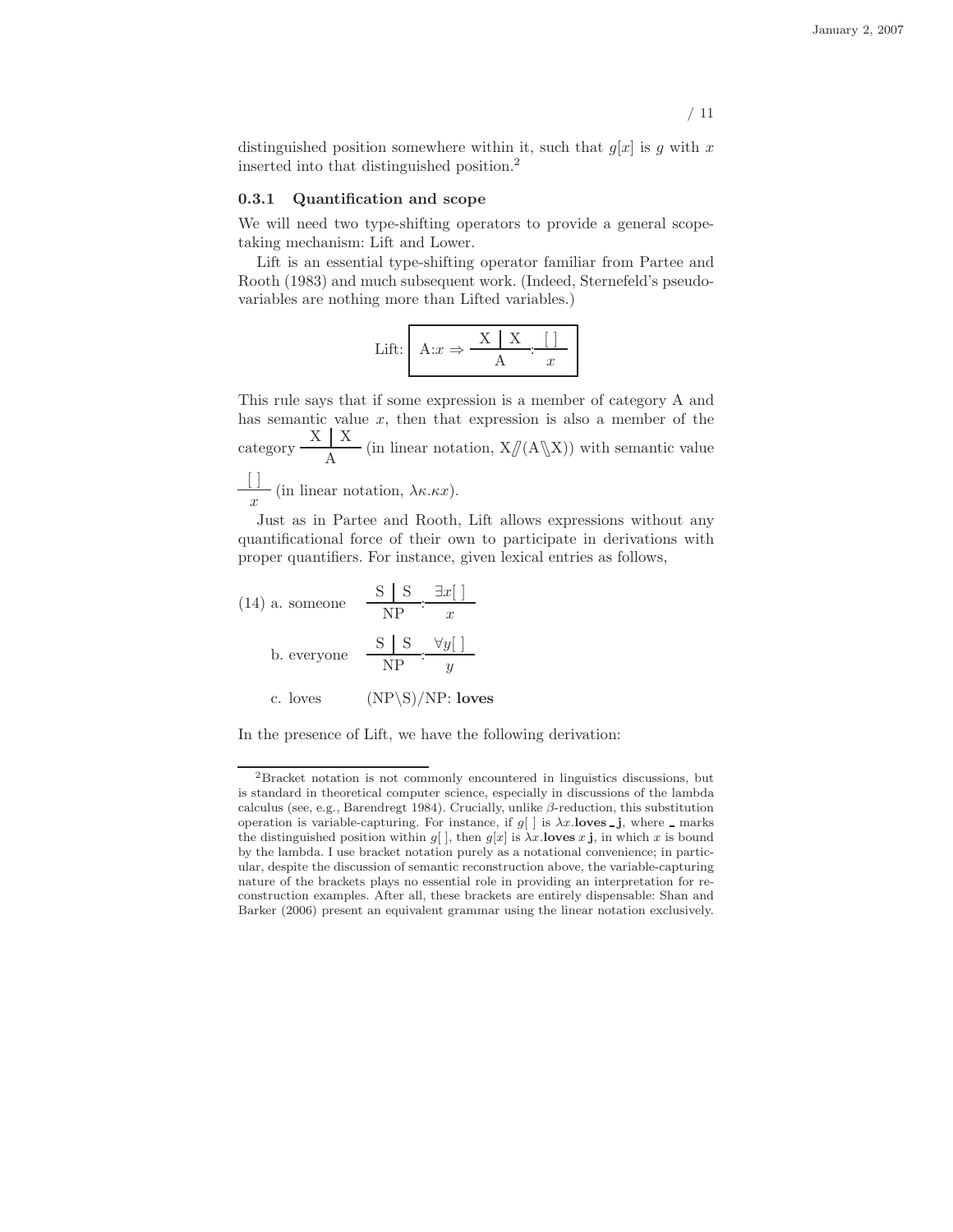$$
\frac{S_3 \mid S_2}{NP_2} \left( \frac{S_2 \mid S_1}{(NP_2 \setminus S_0)/NP_1} \frac{S_1 \mid S_4}{NP_1} \right) = \frac{S_3 \mid S_4}{S_0}
$$
someone loves everyone

Only for these first few derivations, I decorate category symbols with subscripts to help the reader figure out what cancels with what. Here, loves undergoes Lift with  $X = S$ . It combines first with *everyone*, at which point the  $NP_1$ 's cancel and the  $S_1$ 's cancel. When the verb phrase combines with the subject, the  $NP<sub>2</sub>$ 's and the  $S<sub>2</sub>$ 's cancel, producing the result on the right hand side of the equal sign.

The semantic calculation proceeds in parallel.

$$
\frac{\exists x[\ ]}{x}\left(\begin{array}{c|c} | & \forall y[ \ ] \\\hline \text{loves} & y \end{array}\right) = \frac{\exists x(\forall y[\ ])}{\text{loves }y\ x}
$$

Since the final value contains an unresolved instance of [ ], we need an operator that is the dual of Lift in order to complete the derivation:

Lower: 
$$
\frac{\mathbf{X} \mid \mathbf{S}}{\mathbf{S}} \cdot \frac{g[ ]}{x} \Rightarrow \mathbf{X}:g[x]
$$

Unlike (13) above, Lower is a cancellation operation in which an S below the line cancels with the right top corner S (the two bolded S's in the diagram). In addition to its usefulness in various linguistic analyses (notably including Partee 1987), Lower is characteristic of continuation analyses (Plotkin 1975, Barker 2002, Shan and Barker 2006, etc.) as well as other types of dynamic systems (e.g., Chierchia 1985, as discussed in Barker 2002:236).

Once we have Lower, the derivation of Someone loves everyone continues as follows:

$$
\frac{S_3 \mid S_4}{S_0} : \frac{\exists x (\forall y [\ ])}{\text{loves } y \ x} \xrightarrow{\text{Lower}} S_3 : \exists x (\forall y (\text{loves } y \ x))
$$

 $S_0$  cancels with  $S_4$ , and the two-level denotation collapses to a single level.

#### 0.3.2 Inverse scope and multiple continuation levels

In the derivation just above, the quantifiers take scope corresponding to their linear order. Arriving at the inverse scoping requires a second continuation layer.

At this point I must say a word about combining towers. In our system, any combination rule gives rise to another combination rule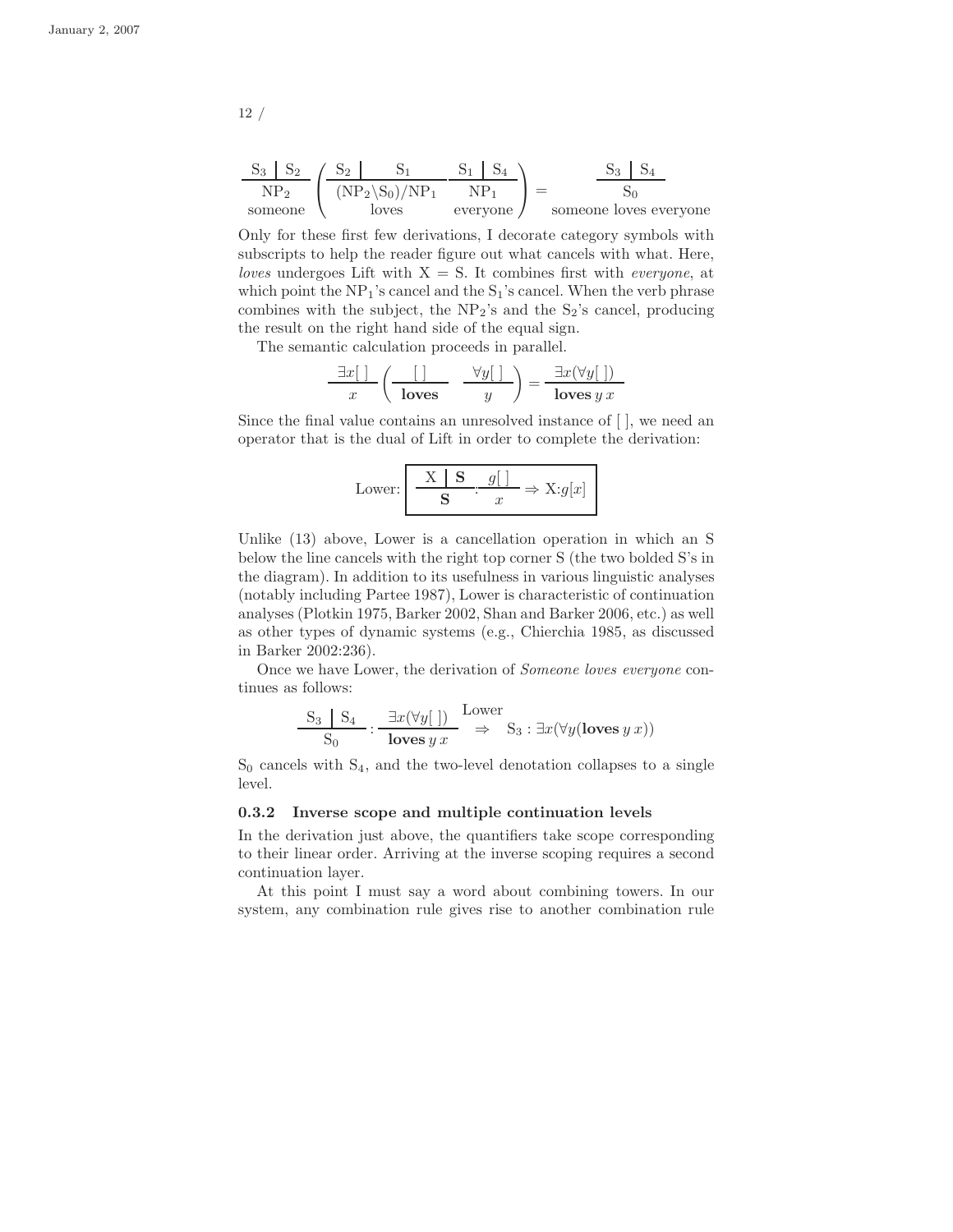that operates under an extra continuation level. More precisely, any rule

$$
A_1 \cdots A_n \Rightarrow B
$$

gives rise to a rule

j.

$$
\frac{X_0 \mid X_1}{A_1} \cdots \frac{X_{n-1} \mid X_n}{A_n} \Rightarrow \frac{X_0 \mid X_n}{B}.
$$

This is fairly intuitive in practice. For example, choosing  $n = 2$ , this is how the ordinary function application rules in (12) give rise to the continuation-aware function application rules in (13). Similarly, choosing  $n = 1$ , the ordinary Lift rule above gives rise to the following continuation-aware Lift rule:

$$
\frac{\mathbf{X} \mid \mathbf{X}}{\mathbf{A}} : \frac{f[]}{x} \quad \text{gives rise to} \quad \frac{\mathbf{X} \mid \mathbf{X}}{\mathbf{Y} \mid \mathbf{Y}} : \frac{f[]}{x}
$$

This derived Lift applies to the lexical entry for everyone given above in (14):

$$
\frac{S_1 | S_1}{NP} : \frac{\forall y[ ]}{y} \Rightarrow \frac{Lift}{S_2 | S_2} : \frac{\forall y[ ]}{[]}
$$

We now have a derivation for inverse scope as follows:

$$
\frac{S}{NP} \left( \frac{\dots}{NP \left( NP \setminus S \right) / NP} \cdot \frac{S}{S} \cdot \frac{S}{S} \right) = \frac{S}{S_2 \left( S_1 \right)} \cdot \frac{S}{S_1}
$$
\nsome one loves everyone

\nsomeone loves everyone

The derivation finishes by applying Lower twice: first to cancel the  $S_1$ 's, and then to cancel the  $S_2$ 's. The parallel semantic calculation shows how higher levels take scope over lower levels:

$$
\frac{\cdots}{\exists x \, 1} \left( \frac{\cdots}{\text{loves}} \frac{\forall y \, 1}{\cdots} \right) = \frac{\forall y \, 1 \quad \text{lower} \quad \text{(twice)}}{\exists x \, 1} \Rightarrow \forall y \, (\exists x (\text{loves } y \, x))
$$

The generalization is that higher levels take scope over lower levels (by virtue of the interpretation of the tower notation), and within a single level, elements on the left take scope over elements on the right (by virtue of the details of combination given in (13)).

In addition to accounting for inverse scope, higher continuation levels will be crucial in the explanation of reconstruction.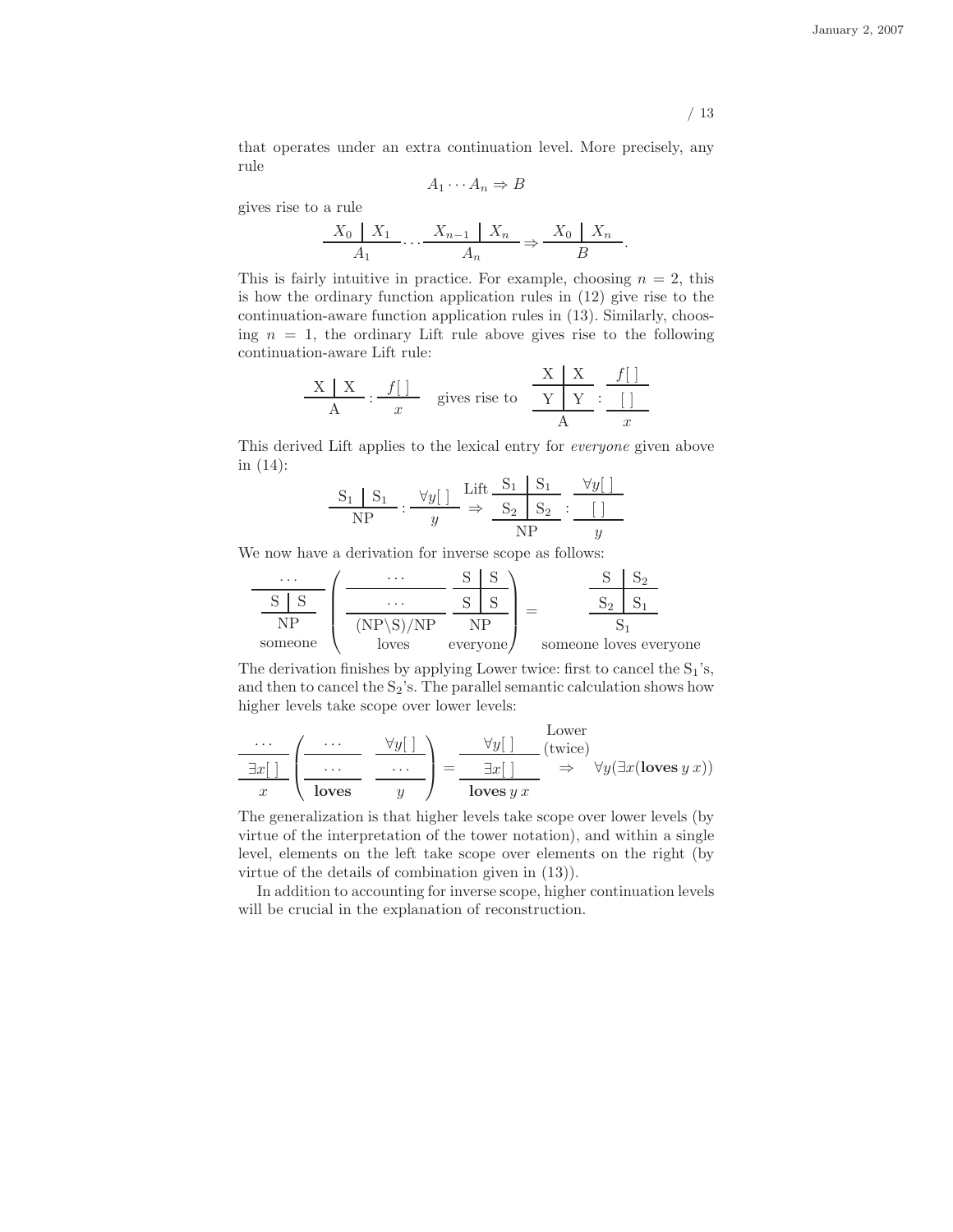Combination, Lift and Lower provide a general mechanism for scopetaking. We will need only two additional operators to account for reconstruction. The first governs binding, and the second characterizes fronted wh-constructions.

#### 0.3.3 Binding

Let NP⊳S be the category of clauses containing a bindable NP position somewhere within them. In general, inserting a pronoun into an expression that would otherwise be in some arbitrary category X creates an expression in category  $NP\triangleright X$ :

$$
\text{his} \quad \frac{\text{NP} \triangleright \text{X} \mid \text{X} \quad \lambda z[ \ ]}{\text{NP} \quad \therefore \quad z}
$$

Note that pronouns have a non-trivial effect at the first continuation level (i.e., above the horizontal line). That amounts to claiming that (unlike Jacobson's treatment) pronouns are quite literally scope-taking elements. Pronouns, then, are expressions that turn whatever contains them into something containing a bindable NP. Dowty (2007) also argues that pronouns are scope-takers, though his proposal is not compatible with our assumption that pronouns are also identity maps. Claiming that pronouns are identity maps is an assumption that we share with Jacobson, and that is crucial to our analysis in this paper.

So pronouns create expressions that can be bound into. The other half of establishing a binding relationship is accomplished via the following type-shifting operator:

| Ri | $\overline{1}$ |  | $x^{\prime}$ |
|----|----------------|--|--------------|
|    | u              |  | u            |

This scheme says that any NP taking scope over an expression of category B can bind some NP within that B. The semantics copies the denotation of the NP (the  $x$  at the lower level) to serve as the value of the bound NP (the  $x$  at the higher level).

The binder and the bound pronoun find each other via cancellation:

$$
\frac{\text{S} \mid \text{NP}\rhd\text{S}}{\text{NP} \mid \text{NP} \setminus \text{S} / \text{NP}} \left(\frac{\text{NP}\rhd\text{S} \mid \text{S}}{\text{NP} \mid \text{NP} \mid \text{NP} \setminus \text{NP}}\right)
$$

The idea is that the binding dependency created by the pronoun cancels with the binding value provided by the subject NP.<sup>3</sup>

<sup>3</sup>Some technical details: everyone has undergone the Bind operator, loves under-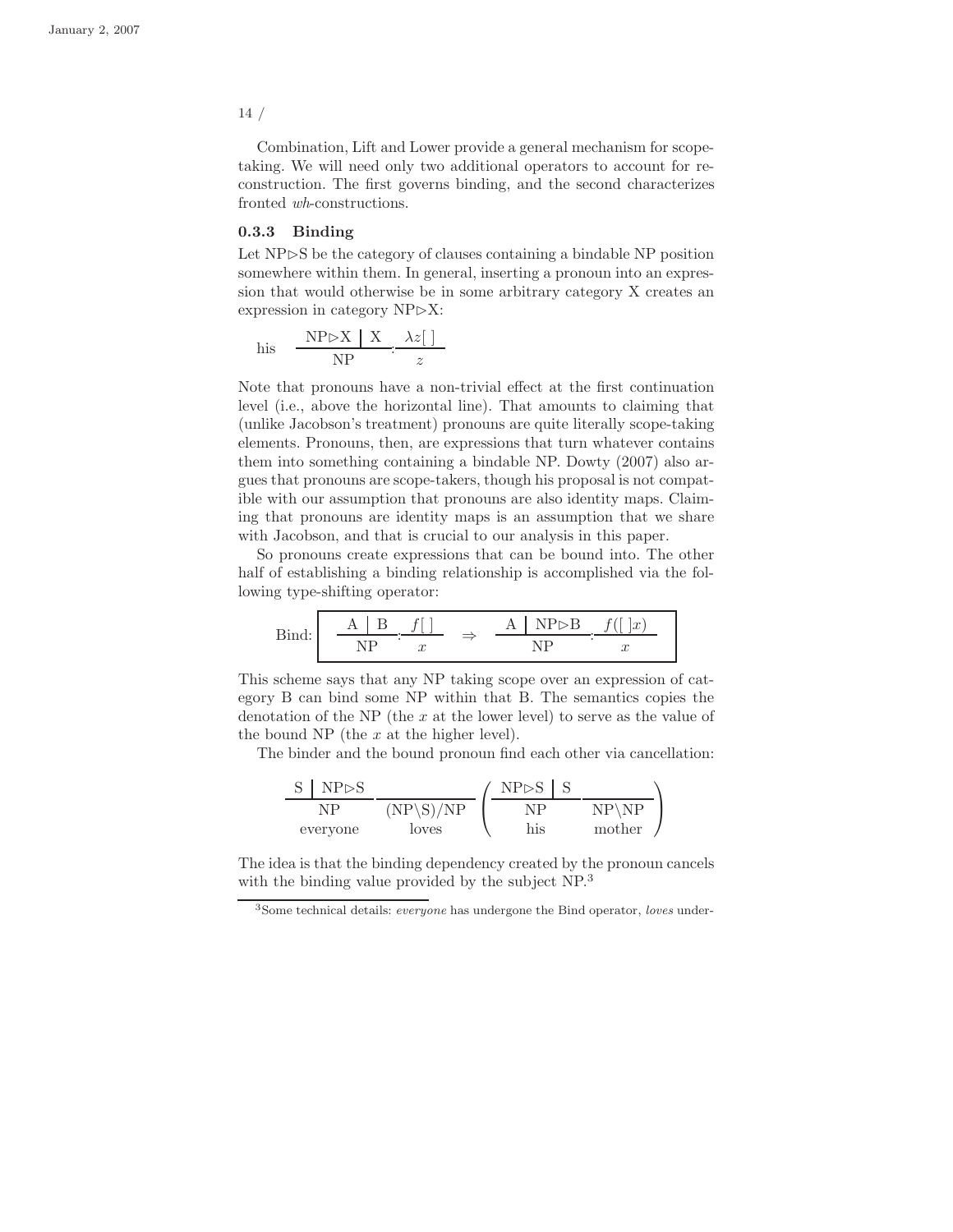$$
\frac{\forall y ([\;] \, y)}{y} \cdot \frac{\lambda z [\;] }{\text{loves}} \left( \frac{\lambda z [\;] }{z} \cdot \frac{\lambda z [\;] }{\text{mom}} \right) = \frac{\forall y.(\lambda z [\;] ) \, y}{\text{loves} (\text{mom } z) \, y}
$$

Lower

$$
\Rightarrow \forall y. (\lambda z. \text{loves (mom } z) y) y = \forall y. \text{loves (mom } y) y
$$

In the semantics, the variable provided by the quantifier ends up bind-

ing the argument position of the relational noun mother, as desired.

#### 0.3.4 Weak crossover

Remarkably, given this basic account of scope and binding, a wide range of weak crossover cases fall out for free.

| $NP \triangleright S$ $S$ |         |             | S   NP > S |
|---------------------------|---------|-------------|------------|
| NP                        | $NP\NP$ | $(NP\S)/NP$ | NP         |
| his                       | mother  | loves       | everyone   |

In this derivation, cancellation proceeds without a hitch. The result, however, does not match the input schema of the Lower type-shifter (which requires S above the line, not  $NP \triangleright S$ ). As a result, the expression cannot be collapsed into a final value. Intuitively, the reason is that the pronoun and the quantifier are facing away from each other, and neither is aware of the other: at the end of the derivation, the pronoun is still seeking a binder, and the quantifier is still waiting for something to bind.

Shan and Barker (2006) provide a more detailed discussion of the explanation for weak crossover, along with a wide range of examples.

#### 0.4 Questions

In order to treat the reconstruction examples of interest such as  $(2)$ , which have fronted wh phrases, it remains only to extend the grammar to handle wh-questions. The strategy will be to use a single lexical entry for both in-situ wh-questions and fronted wh-questions. Let an expression in category A?B be some expression in category B within which an element of category A has been questioned.

$$
\text{who} \quad \frac{\text{NP?X} \mid \text{X}}{\text{NP}} \cdot \frac{\text{who}(\lambda z[\ ])}{z}
$$

goes Lift with  $X=NP\triangleright S$ , the lexical category of the pronoun has been instantiated with  $X=S$ , and mother must undergoes Lift with  $X=S$ .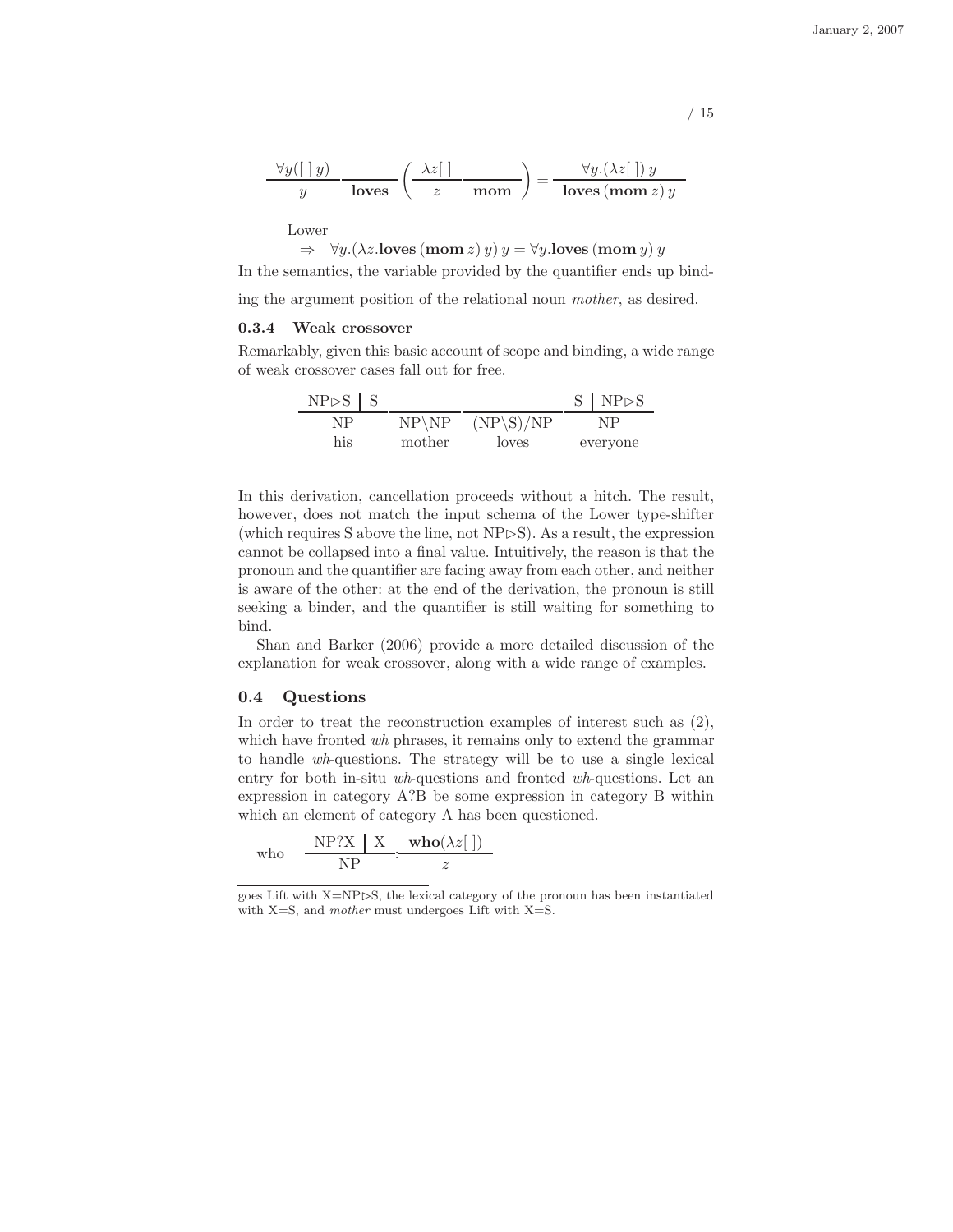The structure of this lexical entry resembles that of a pronoun, except that in place of the syntactic connective  $\triangleright$  there is ?. I can illustrate how this lexical entry works by pretending that English has in-situ wh-questions (somewhat marginally available as an echo question):

NP John  $(NP\S)/NP$ loves  $NP?S$ NP who Lower  $\Rightarrow$  NP?S: who( $\lambda z$ .loves z j)

Depending on your favorite semantics for questions (which I leave open; see also section 5 below), this could be glossed as 'Please identify a person  $z$  such that John loves  $z'$ .

Our fourth and final type-shifting operator allows wh-phrases to occur at the front of a sentence:

$$
Front: \quad (X?Y)/\mathbb{Z}: f \Rightarrow (X?Y)/Z: f
$$

This operator takes an in-situ wh-phrase with category  $(X?Y)/Z$ , and modifies it in the tiniest way possible: by replacing  $\int$  with  $\prime$ , with no change whatsoever in the semantics. For instance, we might have

> $(NP'S)/ (NP \$ S) Front  $(NP'S)/ (NP \$ S) who ⇒ who

This one syntactic change accounts for the difference between in-situ word order and fronted word order. Here's how: the continuation mode  $\int$  allows an in-situ element such as a quantifier or a wh-word to combine with a larger phrase that encloses it, as we have seen above; the default mode /, of course, only allows an element to combine with a phrase that linearly follows it. The net result is that after shifting with the Front operator, a wh-phrase that originally (i.e., lexically) expected to be embedded in-situ within a larger expression now expects to find its semantic context packaged as a gap-containing phrase to its right.

Crucially, the Front operator does not affect the semantics of the whphrase at all. Because the expression with which the wh-phrase combines has the same syntactic category and the same semantic value regardless of whether the wh-phrase is in-situ or has been fronted (in the example below, for instance, the syntactic category the wh-phrase combines with is  $NP \ S$  either way), the semantic value of the complete question does not differ when the wh-phrase is in-situ or fronted. As a consequence, if a pronoun could have been bound if the wh-phrase were in-situ, it can likewise be bound when the wh-phrase has been fronted.

Before we can complete our analysis of simple sentences with fronted wh-phrases, we need only provide an analysis of the wh-gap: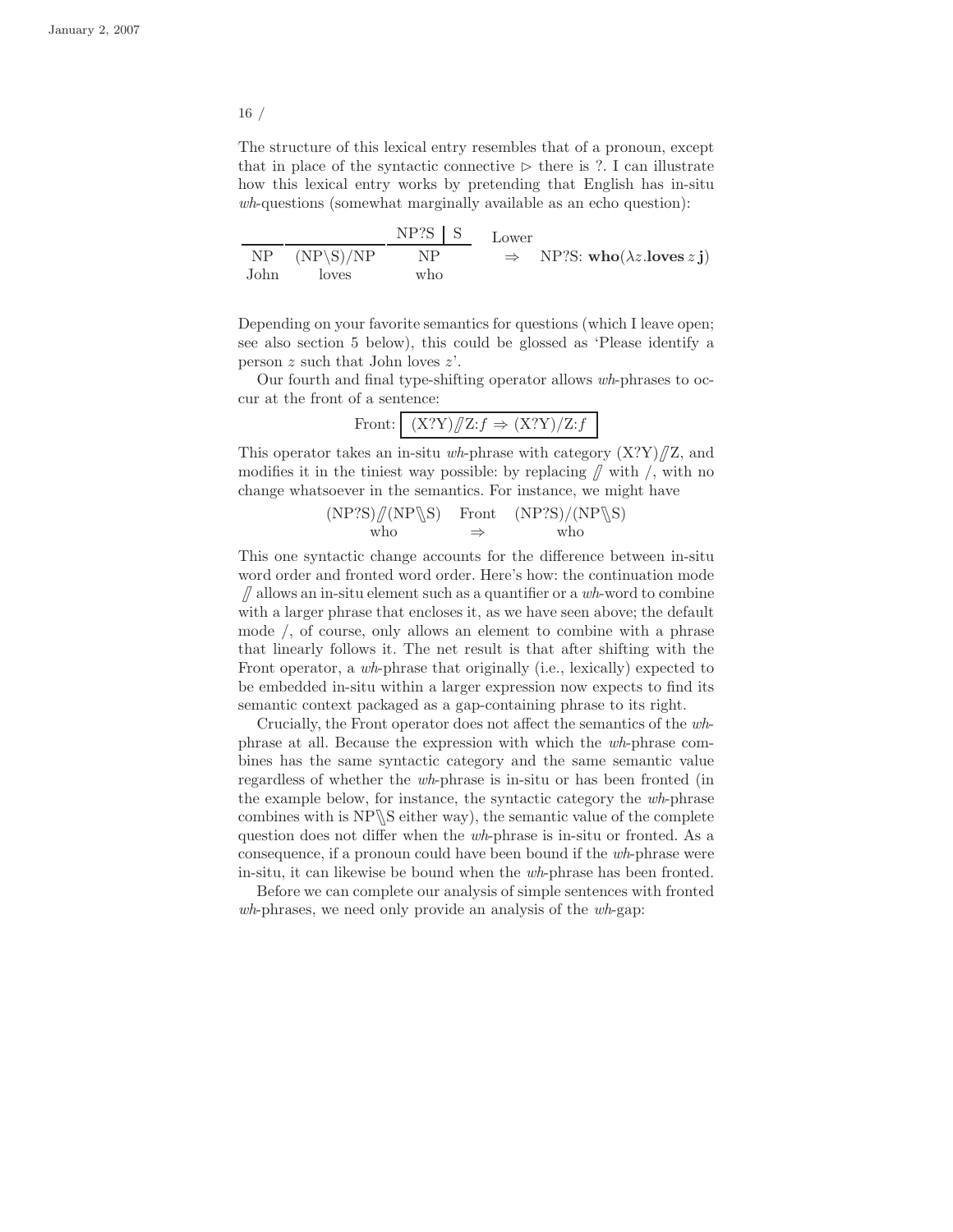January 2, 2007

 $X/\!\!/ X:\lambda x.x$ 

This analysis says that silence (i.e.,  $\langle \cdot \rangle$ ) is the sort of expression that, when combined with an expression X containing it, forms an expression of category X. In other words, just like multiplying in arithmetic by  $\frac{X}{X}$ 

 $\frac{1}{X}$ , combining an expression with a gap constitutes the identity function.

Since X can be any arbitrary category, there are many ways to instantiate a gap, and we will exploit this flexibility below. One of the simplest useful NP gaps instantiates  $X$  as  $NP \S$ :

$$
(NP \S) / \text{(NP} \S) = \frac{NP \S | S}{NP}
$$

We have given the gap both in linear notation, to show that it is a legitimate instantiation of the general gap scheme, and the equivalent tower notation for use in the derivation of the expression *does John*  $love \nightharpoonup$ 

|           |                        | $NP \$ $S$ $S$   | $NP\$ S S      |  |
|-----------|------------------------|------------------|----------------|--|
|           | $S/S$ NP $(NP\ S)/NP$  | NP               |                |  |
| does John | love                   |                  | does John love |  |
|           | Lower $NP \setminus S$ |                  |                |  |
|           | $\Rightarrow$          | does John love _ |                |  |

This, of course, is just a question body, the gapped clause following the wh-word. The question body combines with who (which has undergone the Front operator):

$$
\frac{\text{(NP?S)}/\text{(NP\S S)}}{\text{who}} \left( \frac{\text{NP\S}}{\text{does John love}} \right) = \frac{\text{NP?S}}{\text{who does John love}}.
$$

The system guarantees that the semantics of the fronted question will be identical to the semantics of the in-situ version derived above, i.e., who( $\lambda z$ .loves  $z$ **j**).

The four type-shifters introduced above were motivated only by the most basic considerations of providing an analysis of scope, binding, and question formation: Lift, Lower, Bind, and Front. None of these operators were complicated in any way in anticipation of handling either weak crossover or reconstruction. Nevertheless, the system described above automatically accounts for a wide range of weak crossover examples, and, as we will see, reconstruction examples.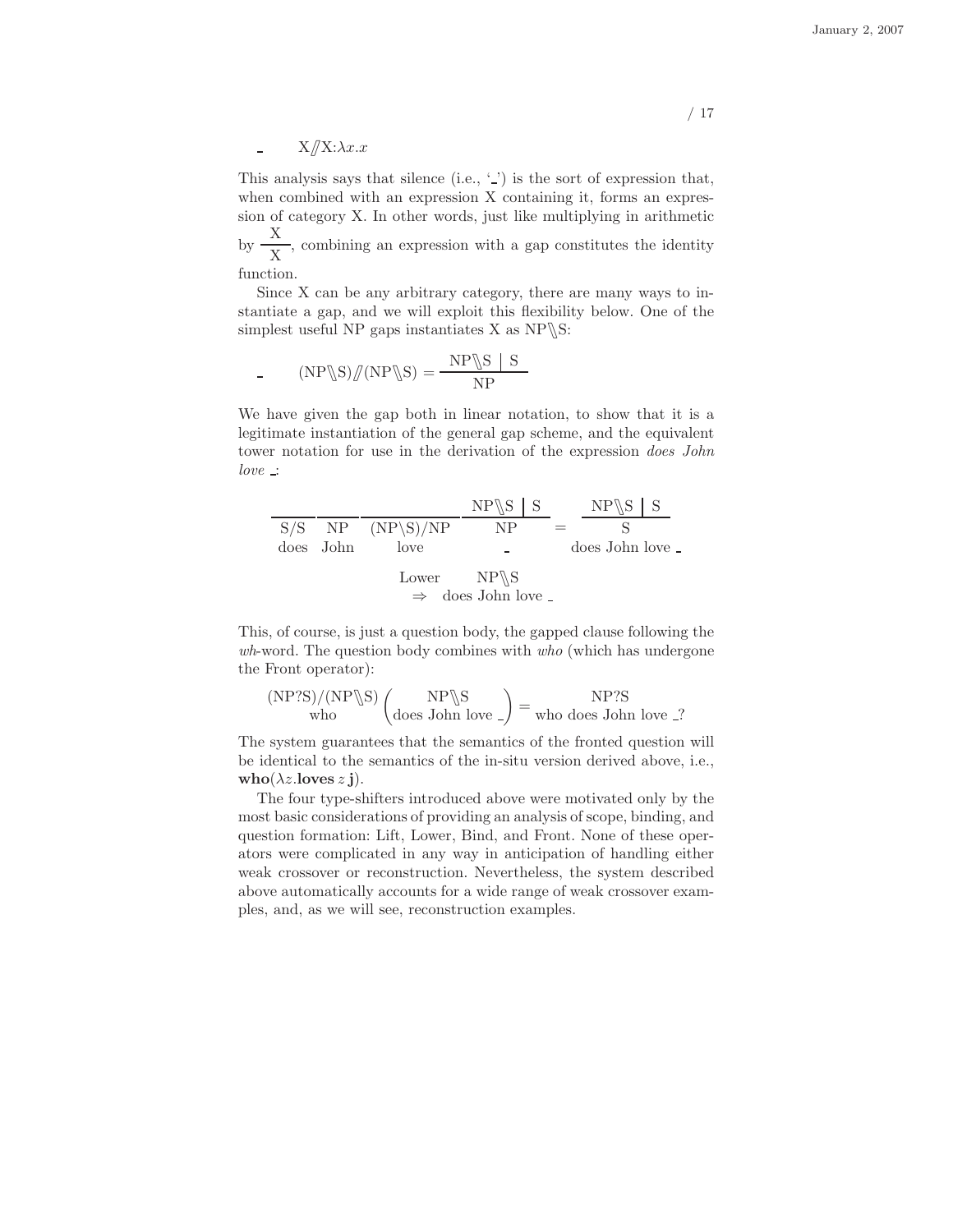#### 0.5 Functional questions

Since we claim (in common with Engdahl and many others) that reconstruction examples and functional questions arise through the same mechanisms, we must explain how functional questions work.

- (15) Q. Who does everyone love ?
	- A1. the Queen
	- A2. his mother

As is well known, the question in (15) has at least two sorts of answers. The first is closely parallel to the analysis given above, in which there is a single individual loved by everyone. A suitable answer for this interpretation would be (A1).

On the functional interpretation, there will be a potentially different loved person for each choice of lover. A suitable answer for this interpretation would be  $(A2)$ : the person that each person x loves is x's mother. We will develop an account of this functional reading in some detail here, since many details of the analysis will be directly relevant for the analysis of reconstruction below.

#### 0.5.1 Complex pronoun meanings as predicate modifiers

Before discussing functional questions, it will be helpful to discuss functional answers first. The classic answer to a functional question, of course, has the same category as a plain pronoun:

| $NP \triangleright S$ $S$ |                   |     | $NP \triangleright S$ $S$ |  |
|---------------------------|-------------------|-----|---------------------------|--|
|                           | $NP\backslash NP$ | $=$ |                           |  |
| her                       | mother            |     | her mother                |  |

The claim is that *her* and *her mother* have the same category. We can call her mother a complex pronoun, in the same spirit that, e.g., those men counts as a complex demonstrative. That means that pronouns and complex pronouns should have equivalent syntactic distributions, and they should make interchangeable (but not semantically equivalent) contributions to the truth conditions of the larger expression. (See, e.g., Jacobson 1999 for motivation and discussion.)

Semantically, a pronoun adds a functional dependence to whatever expression contains it. If *John saw Mary* denotes a truth value, then John saw her denotes a function from individuals to truth values. As explained above, this is accomplished by instantiating the lexical category of her as  $(NP\triangleright S)//(NP\S)$ : a function from meanings of type  $\langle e, t \rangle$  to meanings of type  $\langle e, t \rangle$ . But of course  $\langle e, t \rangle$  is also the type of a nominal or other one-place predicate. Thus another valid perspective on the meaning of a pronoun is that it is a predicate modifier: it takes a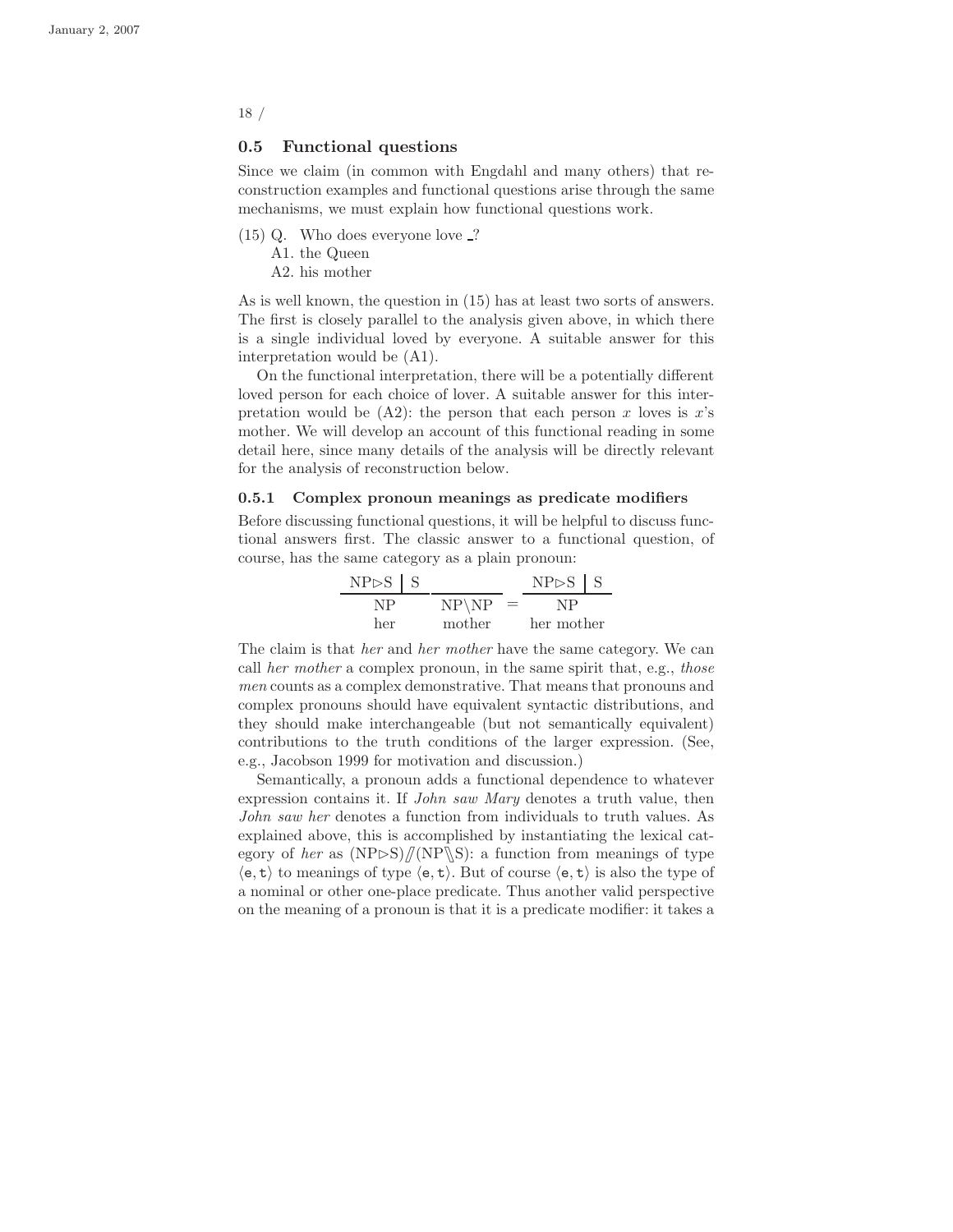predicate as argument and returns a modified predicate. Ignoring gender presuppositions, the specific function denoted by a pronoun is the identity function. But the complex expression her mother contributes content beyond the identity function. More specifically, given a predicate  $P$  as argument, the function denoted by *her mother* will return the composition of  $P$  with the **mother** function. For example, if  $John$ saw her denotes the function mapping each individual  $x$  to the proposition that John saw  $x$ , John saw her mother denotes the function from individuals  $x$  to the proposition that John saw  $x$ 's mother.

#### 0.5.2 Functional readings

Allowing gaps, wh-words, and pronouns to schematize over an infinite class of identity types provides considerable flexibility. Among the advantages of this flexibility is that it predicts not only functional readings, but, as we will see shortly, reconstruction examples.

In relying on functional gaps in this way, our account resembles the functionalist tradition of Engdahl (1986), Chierchia (1993), Jacobson (1999), and others. As Szabolcsi (1997) points out, one distinctive feature of this style of analysis is that the wh-phrase always takes wide scope over any (non-wh) quantificational element. But as she notes (p. 318), this does not limit the contribution of the quantifier to the semantics of the interrogative in certain important ways. In particular, it is possible to implement variations on Karttunen's or Groenendijk and Stokhof's semantics for a variety of question types. Therefore I leave the semantics of questions unanalyzed in this paper: since the choice of question semantics is independent of the phenomena we analyze here, the reader is free to supply their favorite conception of question mean $ing.<sup>4</sup>$ 

Here is an instantiation of the schema for who, along with its corresponding gap, that will give rise to a simple functional reading of (15). Let 'pn' abbreviate the category of a simple pronoun, i.e.,  $(NP\rhd S)//(NP\$ S).

who (pn?S)  $\pi$  (pn\S)  $(pn\&S)$  /  $(pn\&S)$ 

Unpacking this instantiation of the gap, we have

<sup>4</sup>Szabolcsi, along with Beghelli (1997), goes on to criticize Chierchia's account in particular as failing to make sufficiently fine-grained empirical distinctions. We will have nothing to say on this occasion about most of the intricate facts presented there, including contrasting availability of functional and pair-list readings for what and who versus which, matrix versus embedded interrogatives, every versus each, etc.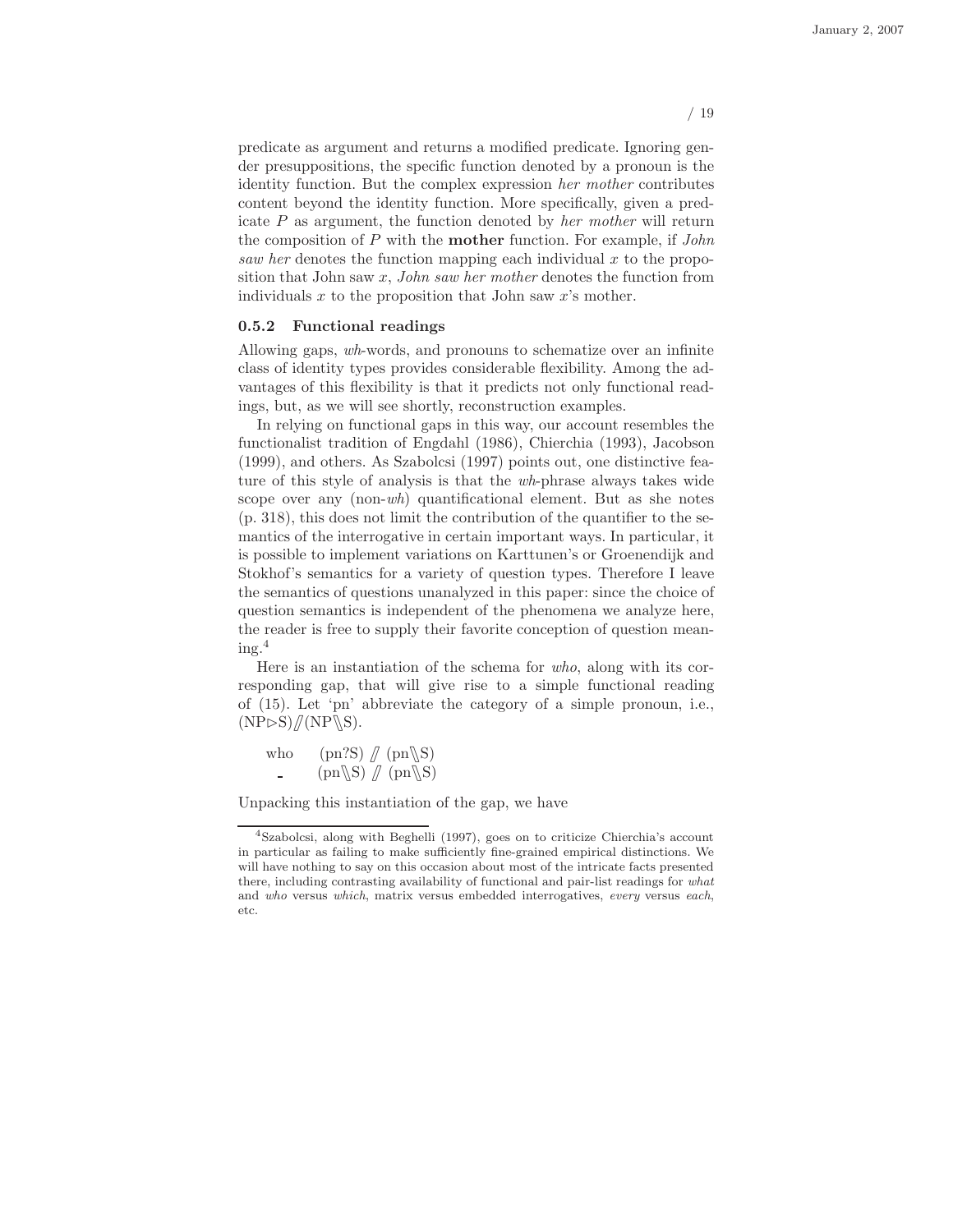$$
(pn\backslash S) \text{ } \text{ } / \text{ } (pn\backslash S) = \frac{pn\backslash S \text{ } | \text{ } S}{pn} = \frac{pn\backslash S \text{ } | \text{ } S}{NP \triangleright S \text{ } | \text{ } S}
$$

The first step just converts from linear notation to tower notation,

and the right hand side merely expands the abbreviation of the lower occurrence of 'pn'.

This instantiation of the gap enables the following analysis of the question body (i.e., does everyone love ). (This exact partial derivation will form part of the analysis of some of the reconstruction examples discussed below in the next section.)

|                      |                 | $\sim$<br>pn |   | υn<br>∼ |  |
|----------------------|-----------------|--------------|---|---------|--|
| Q<br>$P \rhd S$<br>N |                 | NP⊳'         | ∼ |         |  |
| NP                   | /NP<br>NP.<br>N | ΝD           |   |         |  |
| everyone             | love            | --           | = |         |  |

In effect, the quantifier binds a virtual pronoun within the gap position.

$$
\frac{\sqrt{y}(\boxed{y})}{y} \frac{\lambda \mathcal{P}[\ ]}{\text{love}} = \frac{\lambda \mathcal{P}[\ ]}{\mathcal{P}(\lambda w[\ ])} = \frac{\lambda \mathcal{P}[\ ]}{\forall y. \mathcal{P}(\lambda w[\ ]\ y}
$$

The semantic value of the gap looks complicated, but it is just an

elaborate version of the identity function.<sup>5</sup>

 $\overline{a}$ 

We finish the derivation of this expression by applying the Lower operator twice:

$$
\frac{\text{pn} \S \quad S}{\text{S}} \xrightarrow{\text{Lower (twice)}} \text{pn} \S : \lambda \mathcal{P}(\forall y. \mathcal{P}(\lambda w. \text{love } w y) y)
$$

Finally, the question-fronting operator applies to the instantiation of the lexical category of who:

$$
\begin{array}{rcl} \text{Front} \\ (\text{pn?S}) \mathcal{J}(\text{pn}\mathcal{S}) & \Rightarrow & (\text{pn?S}) / (\text{pn}\mathcal{S}) \end{array}
$$

<sup>5</sup> It is easier to see this if we convert from the tower notation into linear notation:  $\lambda \gamma \lambda \mathcal{P}.\gamma(\lambda \kappa(\mathcal{P}(\lambda w.\kappa w)))$  To see that it is indeed an identity function, note that λw.κw is η-equivalent to κ,  $\lambda \kappa(P\kappa)$  is η-equivalent to P, and  $\lambda \gamma \lambda P \gamma P$  is easily recognizable as the identity function.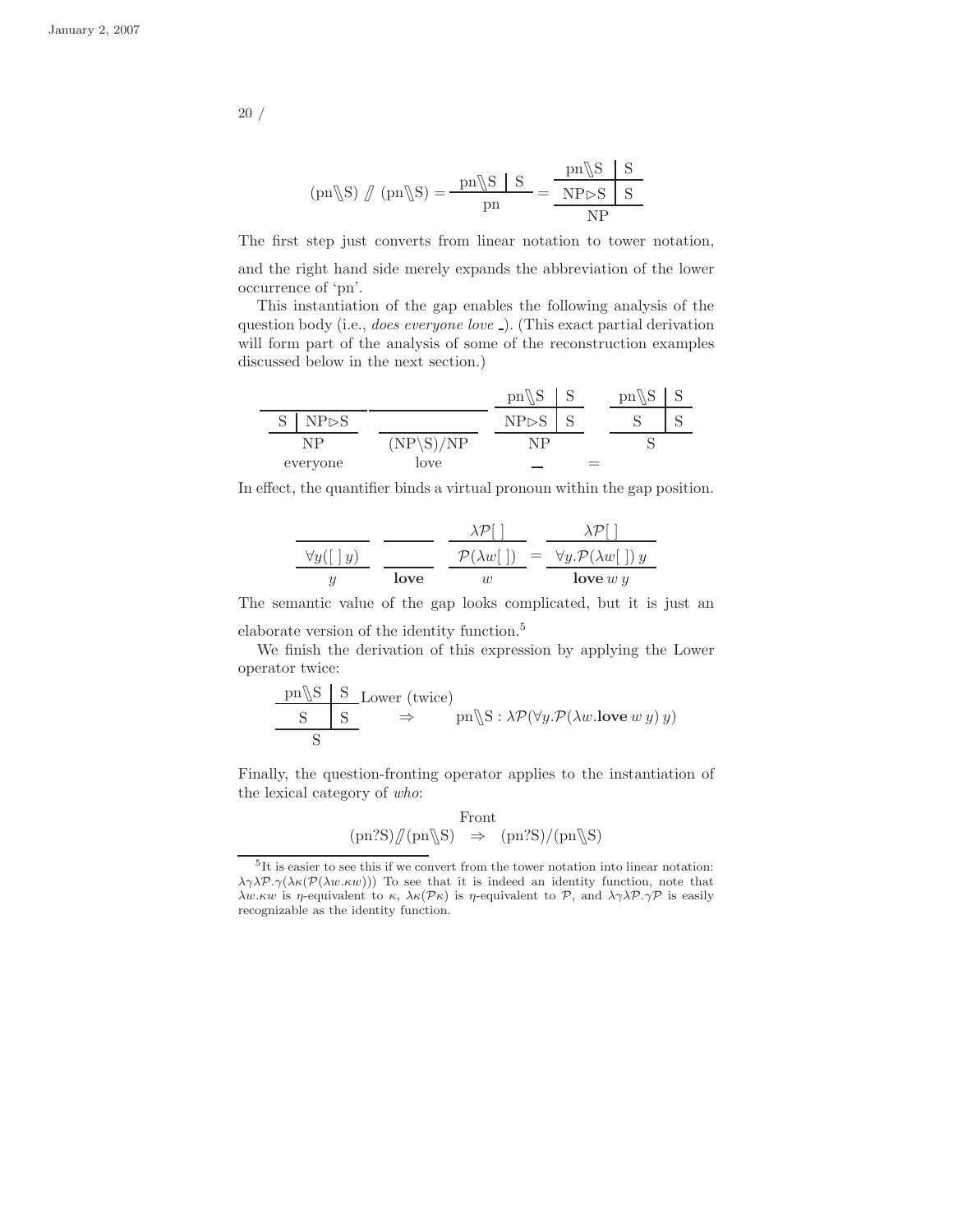which enables it it combine with the lowered question body just given to

produce a question of category pn?S (i.e., a clause in which a pronoun has been questioned. The semantic value is simply the function denoted by who applied to the value of the question body:

 $\mathbf{who}(\lambda \mathcal{P}(\forall y \mathcal{P}(\lambda w.\mathbf{love} w y)\mathcal{Y}))$ 

which can be paraphrased as 'for which pronoun meaning  $P$  is it true

that everyone loves  $\mathcal{P}$ ?' If the answer is the (complex) pronoun his mother, the prediction is that this will be a true answer only if inserting the answer into gap position expresses a true claim, i.e., only if it is true that everyone loves his mother.

Note that in any successful derivation of a fronted wh-phrase, the instantiation of the gap and of the wh-word must complement each other, in the sense that whatever the gap requires for completion (here, the pn part of  $pn\$ S) must be exactly what the *wh*-phrase is questioning (here, the pn part of pn?S). In other words, the gap stands in the place the wh-phrase would have occupied if it were in-situ, and (metaphorically) transmits access to the gap position to the fronted wh-phrase.

#### 0.6 Deriving reconstruction

We are now in a position to consider our core reconstruction case.

(16) Which relative of his does everyone love ?

We have already analyzed the question body, which receives the same functional analysis given above. Now we derive the fronted wh-phrase:

| $(NP/N)$ ?S |             |                           |     | $(NP/N)$ ?S      |  |
|-------------|-------------|---------------------------|-----|------------------|--|
| .           |             | $NP \triangleright S$ $S$ |     | NPSS             |  |
| NP/N        | N/NP        | NP                        |     | NP               |  |
| which       | relative-of | his                       | $=$ | which rel of his |  |

The wh-word has undergone Lift. Because this wh-phrase will occur in fronted position, we now apply the Front operator. Using the 'pn' abbreviation, we have

| $((NP/N)$ ?S $)$ $/ \left($ pn $\S\right)$ | Front         | $((NP/N)$ ?S $) / (pn\$ S) |
|--------------------------------------------|---------------|----------------------------|
| which relative of his                      | $\Rightarrow$ | which relative of his      |

On the semantic side, we have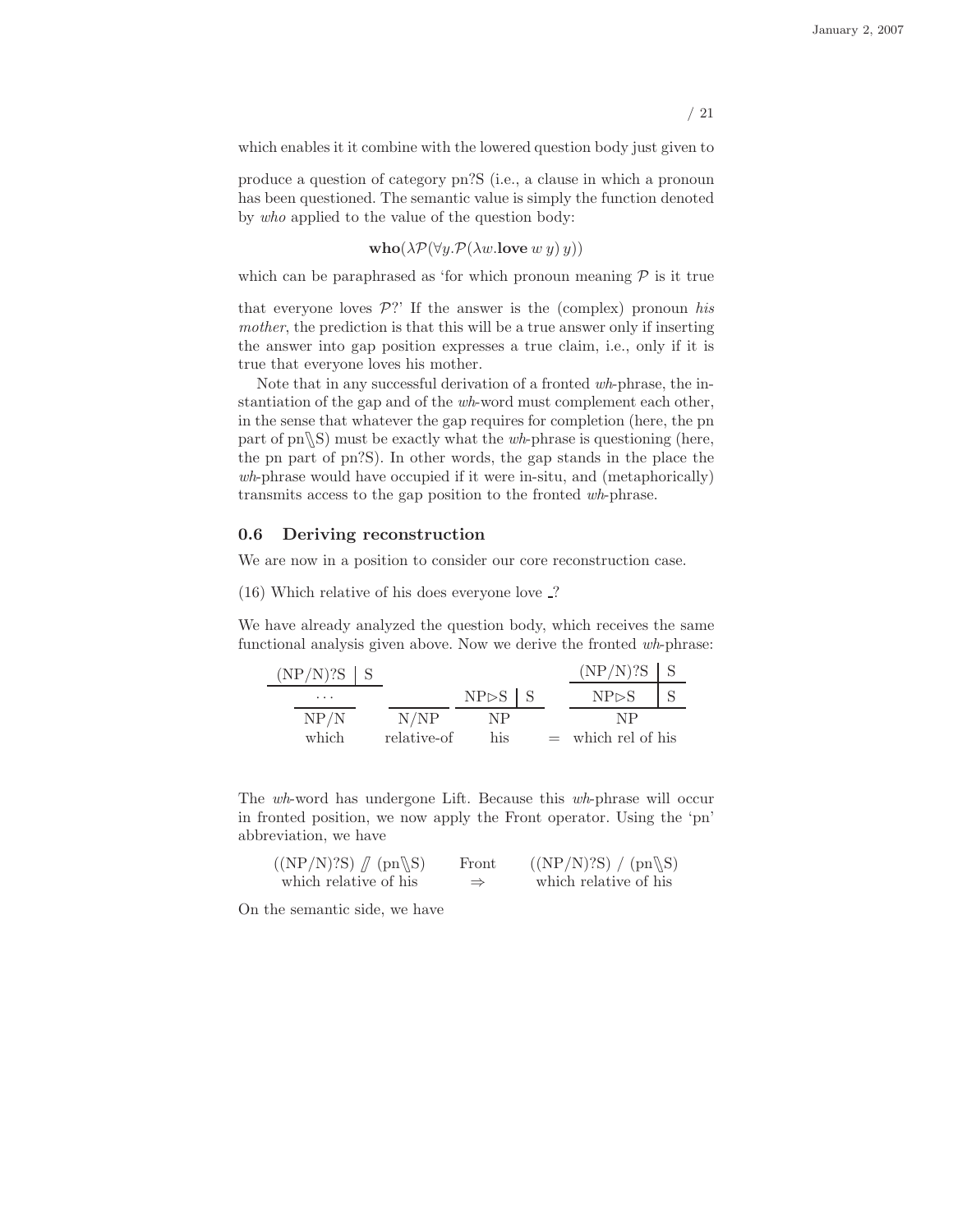$$
\frac{\text{which}(\lambda f[\ ])}{f} \frac{\frac{}{\lambda z[\ ]}}{\text{rel}} = \frac{\frac{\text{which}(\lambda f[\ ])}{\lambda z[\ ]}}{f(\text{rel } z)}
$$

The Front operator does not affect the semantics of the wh-phrase. In linear notation:

$$
\lambda \gamma.\textbf{which}(\lambda f.\gamma(\lambda \kappa \lambda z.\kappa(f(\textbf{rel } z))))
$$

Putting the pieces together:

$$
((NP/N)?S) / (pn \S) \n\begin{pmatrix}\n\text{pn} \S \\
\text{which relative of his} \\
\text{does everyone love } \underline{\hspace{pm}}\n\end{pmatrix} :
$$
\n
$$
(\lambda \gamma \cdot \text{which } (\lambda f. \gamma (\lambda \kappa \lambda z. \kappa (f(\text{rel } z)))) \Big( \lambda \mathcal{P}(\forall y. \mathcal{P}(\lambda w(\text{love } w y)) y) \Big)
$$
\n
$$
= (NP/N)?S : \text{which } (\lambda f \forall y. \text{love}(f(\text{rel } y)) y)
$$

A paraphrase of this denotation could be 'For which choice function  $f$ does every person y love  $f(y)$ 's relatives)?' A suitable answer for this interpretation would be the tallest. This is a reconstruction interpretation on which the quantifier everyone binds the pronoun in the fronted wh-phrase. Moreover, unlike on the apparent-binding approach, this is genuine (not merely apparent) binding.

#### 0.6.1 Reconstruction with functional answers

At this point, I have made good on my promise to show how a suitable theory of quantification and binding could automatically generate a reconstruction example involving displaced binding. However, the most natural reading of the question is one on which an appropriate answer might be his mother. Therefore we will go on to show how the same fundamental analysis automatically generates this interpretation as well. The details will be more complicated, but will involve no new techniques or assumptions.

The functional answer is a reading on which the answer depends not only on a specific set of relatives, but also on the identity of the person whose relatives we're considering. For example, on this doublydependent reading, the value could be different for Mary versus Bob even if they are siblings and have the same set of relatives.

Accommodating this reading involves exploiting the assumption that wh-words, like pronouns and gaps, can take on any identity type. The derivation of the fronted wh-phrase begins exactly as above, except that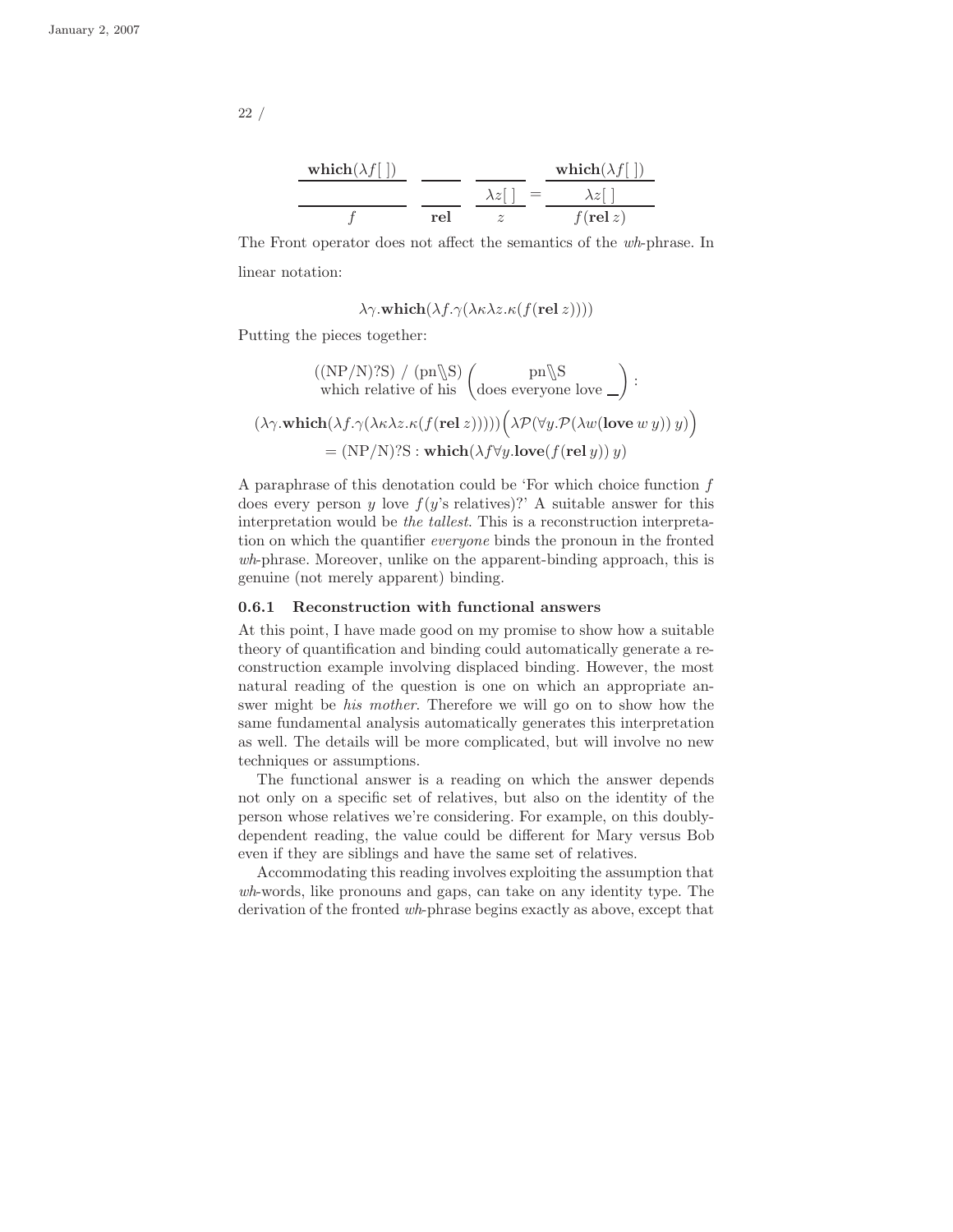we start with  $\frac{\text{(pn/N)}?S \mid S}{\text{(N)}}$  $\frac{1}{\text{pn/N}}$  as the initial category for *which*, instead of  $\frac{\rm (NP/N)$ ?S S  $\frac{1}{N}$ . Thus:

| $(pn/N)$ ?S   |             |                           |  | /N)?S<br>(pn)         |  |
|---------------|-------------|---------------------------|--|-----------------------|--|
| $\cdots$      |             | $NP \triangleright S$ $S$ |  | $NP \triangleright S$ |  |
| $\text{pn/N}$ | N/NP        | NP                        |  | рn                    |  |
| which         | relative-of | his                       |  |                       |  |

Recalling that 'pn' abbreviates  $\frac{\text{NP}\triangleright \text{S} \mid \text{S}}{\text{NP}}$  $\frac{\sqrt{2}}{NP}$ , let 'ppn' abbreviate

| $NP \rhd S$                                        |  |                        |                                                   |  |
|----------------------------------------------------|--|------------------------|---------------------------------------------------|--|
| NPSS                                               |  | . Then we have         |                                                   |  |
| NP                                                 |  |                        |                                                   |  |
| $(pn/N)$ ?S $\pi$ (ppn\S)<br>which relative of his |  | Front<br>$\Rightarrow$ | $(pn/N)$ ?S / $(ppn\$ S)<br>which relative of his |  |

Semantically, this gives us  $\lambda \gamma$ .which( $\lambda \mathcal{F}.\gamma(\lambda \kappa \lambda x.\kappa(\mathcal{F}(\text{rel } x))))$ , where  $\mathcal F$  is a variable over meanings in category pn/N (functions from nominal meanings to generalized pronoun meanings).

Since the analysis of the fronted wh-phrase is more complicated, the analysis of the question body must be correspondingly elaborated. Ignoring does, we have

|          |                       |             | $ppn\$                |  |
|----------|-----------------------|-------------|-----------------------|--|
|          | $S \mid NP \rhd S$    |             | $NP \triangleright S$ |  |
|          | $NP \triangleright S$ |             | $NP \triangleright S$ |  |
| NP       |                       | $(NP\S)/NP$ | NΡ                    |  |
| everyone |                       | love        |                       |  |

In this case, the quantifier *everyone* binds twice (here is the typeshifting recipe for computing the category of everyone: Bind, then Lift, then Bind). It binds once for the reconstructed pronoun, and once for the virtual pronoun contributed by the wh-word. Once we combine and lower three times, the question body has category  $ppn\$ S, which combines with the fronted wh-phrase.

The semantics of the question body: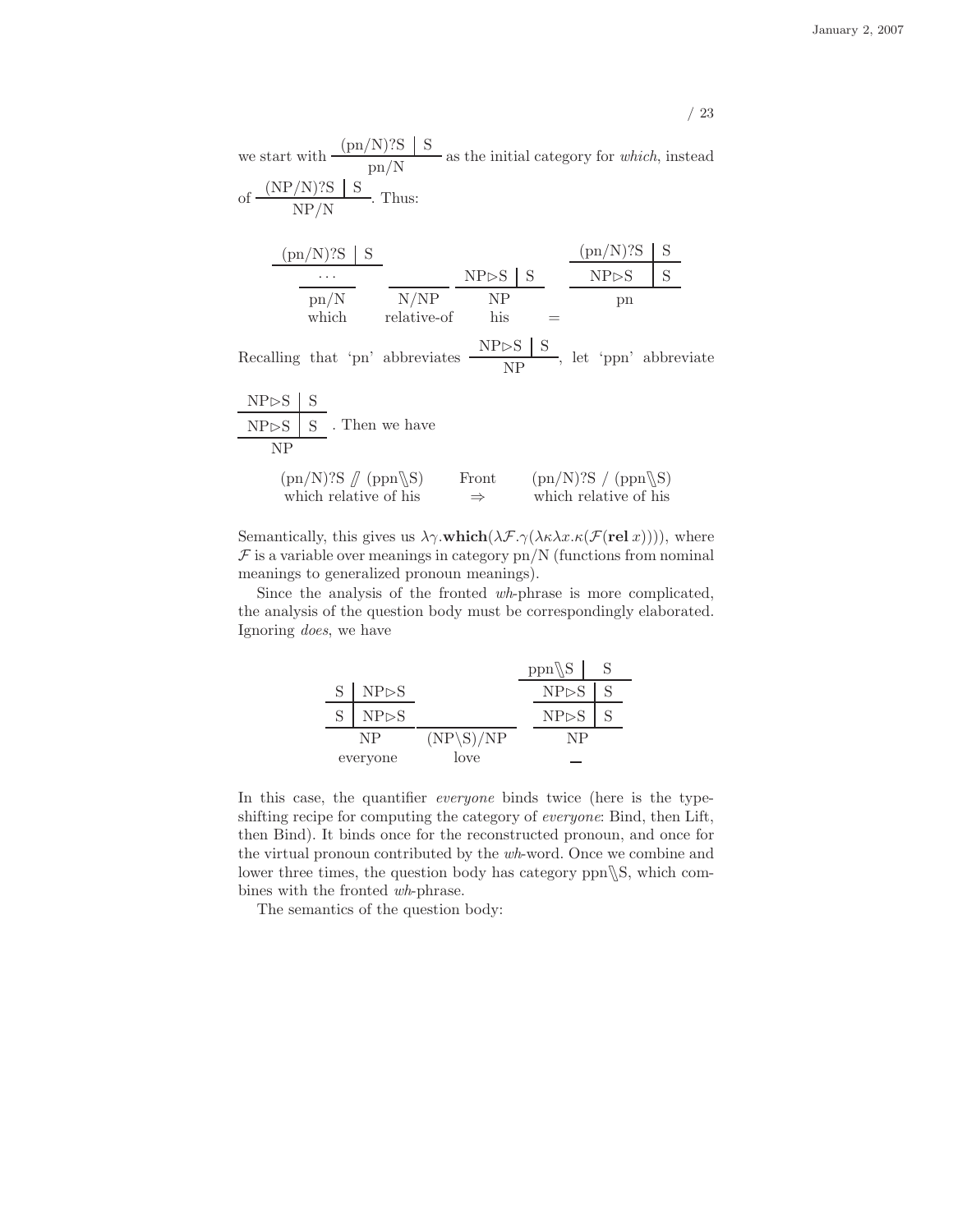|                                  |      | $\lambda g^{\dagger}$ |                                             |
|----------------------------------|------|-----------------------|---------------------------------------------|
| $\forall x.$<br>$\boldsymbol{x}$ |      |                       | $\forall x. g(\lambda f)$<br>$\mathfrak{c}$ |
| $\boldsymbol{x}$                 |      | λU                    | $\mathfrak{c}$<br>$\lambda y$               |
| $\boldsymbol{x}$                 | love |                       | love $y x$                                  |

Combining the fronted wh-phrase with the question body:

$$
(\lambda \gamma \cdot \mathbf{which}(\lambda \mathcal{F}.\gamma(\lambda \kappa \lambda x. \kappa(\mathcal{F}(\mathbf{rel}\,x)))))(\lambda g \forall x. g(\lambda f. f(\lambda y. \mathbf{love}\,y\,x)\,x)
$$

$$
= \mathbf{which}(\lambda \mathcal{F} \forall x. \mathcal{F}(\mathbf{rel}\,x)(\lambda y. \mathbf{love}\,y\,x)\,x)
$$

This meaning is asking for a function  $\mathcal F$  which, given some set of relatives, returns a pronoun function  $P$  such that x loves  $P$ .

Degenerate answers and pair-list answers. A completely general answer will designate a potentially different loved relative for each individual: "Choosing among the set of John's relatives, John loves his mother; choosing among the set of Bill's relatives, Bill loves is his father; ...", and the analysis just given provides enough resolving power to accommodate fully general answers. But his mother is not such a fully general answer. How then does it come to be suitable as a reply to (2)?

If it happens that the that the correct pronoun function is constant for all of the relevant individuals, then the simpler functional answer his mother can be used, in which case the intended meaning is that for each individual x, the relative of x that x loves is  $x$ 's mother. In other words, I am suggesting that answers often waste some of the resolving power available to them. In many situations, the only answers interesting enough to give are ones that are systematic in this fashion, what are often called "natural" functions in the literature.

Thus in this paper we are following the general strategy of Engdahl, Chierchia and others in assuming that functional readings are just a special case of fully general pair-list readings. This is more for the sake of expository simplicity than because of any deeply-set views; see Sharvit (1999) for arguments that this strategy may not be adequate.

#### 0.6.2 How-many questions

Now I return briefly to how many questions. For the purposes of this paper, I will assume that how many is syntactically equivalent to which, predicting that they will have the same range of derivations. For instance, based on the analysis of the which question just given, we will have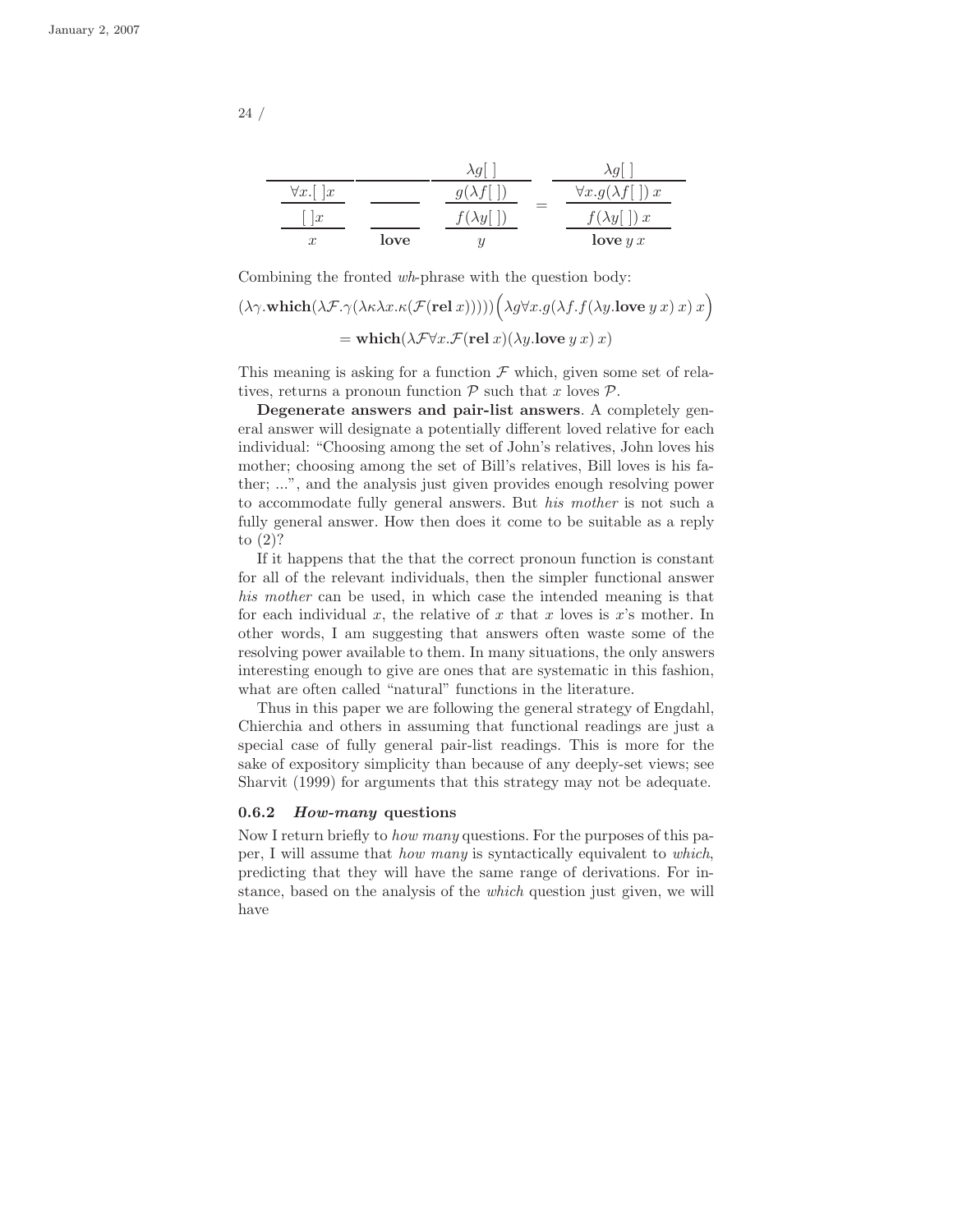$(17)$  a. How many relatives of his does everyone love  $\overline{.}$ ? b. how-many  $(\lambda \mathcal{F} \forall x \mathcal{F}(\text{rel } x)(\lambda y \text{.} \text{love } y \ x) \ x)$ 

The complete answer will be a function  $\mathcal F$  associating individuals x with numbers d in such a way that given the set of x's relatives,  $\mathcal F$ returns a pronoun meaning such that x loves d-many of those relatives. The important point here is that the derivation provides exactly the information that the denotation of how many will need: an individual, a set, and a property that reveals which members of the set need to be counted.

#### 0.6.3 Outbound binding

We have seen that a pronoun within a fronted constituent has a semantic effect as if it had been reconstructed into the gap position. It is perfectly possible for the fronted phrase to contain a quantificational NP instead of a pronoun, in which case the quantifier will take scope as if it had been reconstructed into the gap position. In particular, it is possible for such a quantifier to bind any pronoun that could have been bound from the gap position.

(18) Which relative of everyone<sub>i</sub>  $\Delta$  loves him<sub>i</sub> (the most)?

We instantiate the gap with  $X = (S/(NP\N(NP>S)))\$ S, and the rest of the derivation resembles the derivation for (16). The question body  $\left(\frac{\mu}{\epsilon}\right)$  loves him) will expect as its argument a quantificational NP that is ready to bind a pronoun (i.e., an argument of category  $\frac{S \mid NP \rhd S}{NP}$ ).

As long as everyone undergoes the Bind operator before combining with the rest of the fronted wh-phrase, this is exactly what the fronted whphrase delivers. The reduced semantic value of the complete derivation is which( $\lambda f \forall x$ .loves  $x(f(\text{rel } x)))$ ), in which the universal quantifier introduced by everyone clearly binds the variable introduced by the pronoun, as desired.

#### 0.6.4 Interaction with crossover

The analysis correctly predicts that semantic reconstruction of fronted wh-phrases will obey weak crossover constraints on the interaction of the gap position with potential binders:

- $(19)$  a. Which woman that loves him<sub>i</sub> (do you think) every  $\text{man}_i$  invited  $\cdot$ ?
	- $b.*$ Which woman that he<sub>i</sub> loves  $\overline{\ }$  (do you think)  $\equiv$  invited every man<sub>i</sub>?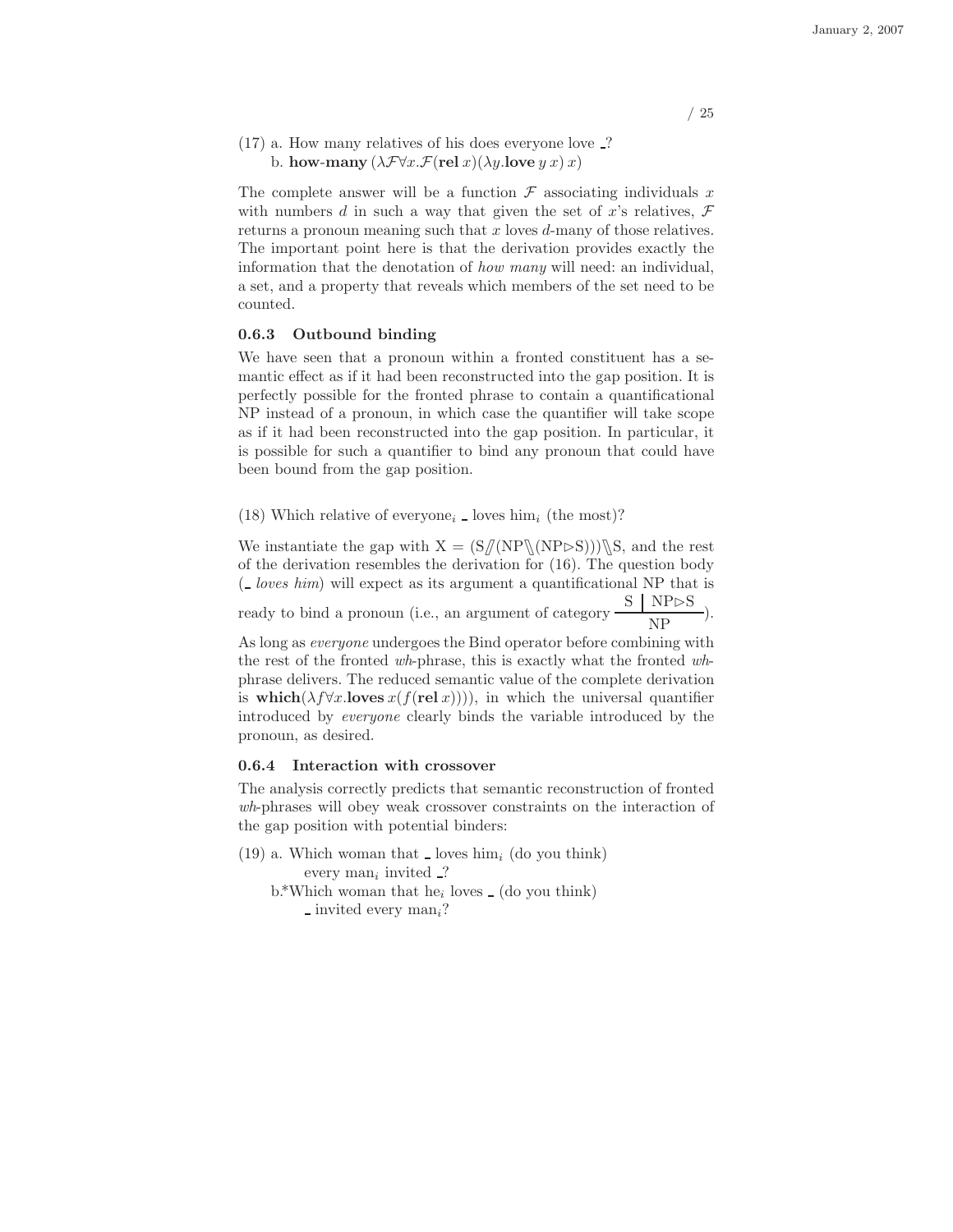See Shan and Barker (2006: 123-4) for a derivation and discussion of a similar contrast involving *whose* instead of *which*.

#### 0.7 Conclusion: reconstruction as delayed evaluation

The derivations above follow from unconstrained application of four general, independently motivated type-shifters (Lift, Lower, Bind, and Front), given suitably general lexical entries for wh words, pronouns, and gaps. The essential insight is the simple idea (championed by Jacobson) that pronouns, wh-words, and gaps all denote identity functions, combined with the idea that these items are scope-taking elements, as in recent work of Dowty. Because the identity function can be instantiated in various ways, gaps can in effect contain virtual pronouns. This makes it possible for a quantifier to bind into the gap, which in turn enables a (suitably instantiated) wh-phrase to accept a functional answer. When the fronted wh-phrase contains quantifiers or bindable pronouns, the fronting mechanism guarantees that these elements will behave semantically as if they had been interpreted in the gap position. Thus the system automatically provides reconstruction effects without movement or copying, without stipulating pseudo-variables, without stipulating a special functionalization operator such as Jacobson's m—indeed, without any special stipulation at all. The result is a directly compositional account that handles weak crossover and reconstruction, and on which the appearance of quantificational binding in reconstruction examples is in fact genuine binding brought about by delayed evaluation.

#### References

- Barendregt, H.P. 1984. The Lambda Calculus: Its Syntax and Semantics. Studies in Logic and the Foundations of Mathematics, Volume 103. Elsevier, Amsterdam.
- Barker. 2002. Continuations and the nature of quantification. Natural Language Semantics 10.3:211–242.
- Barker and Shan. 2006. Types as graphs: Continuations in Type Logical Grammar. Journal of Logic, Language and Information 15.4: 331–370.
- Beghelli, Filippo. 1997. The syntax of distributivity and pair-list readings. In Szabolcsi (ed), Ways of Scope-Taking. Kluwer, Dordrecht. 349–408.
- Cresti, Diana. 1995. Extraction and Reconstruction. Natural Language Semantics 3: 79–122.
- Chierchia, Gennaro. 1992. Anaphora and Dynamic Binding. Linguistics and Philosophy 15: 111-183.